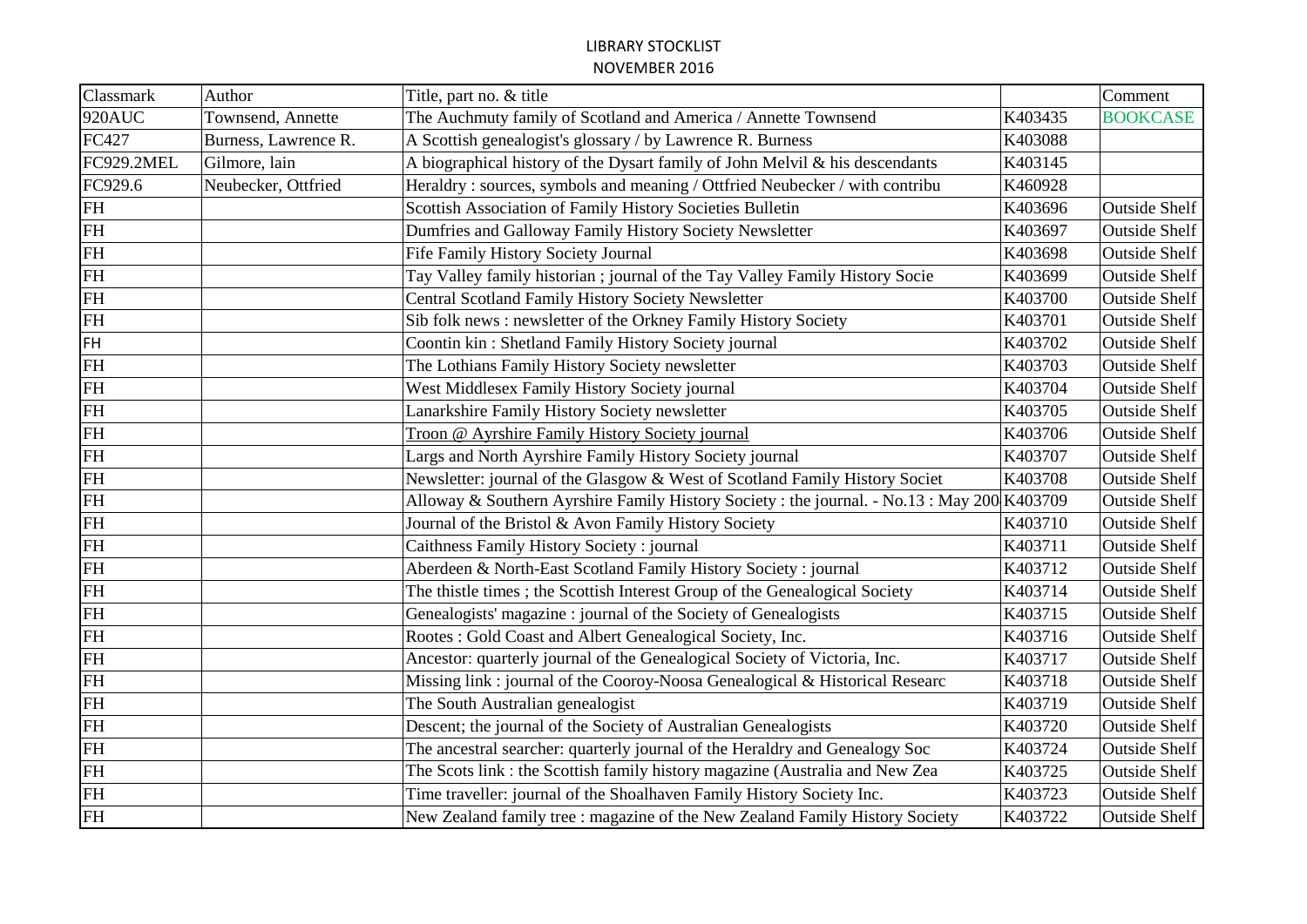| FH                                |                           | Kiwi kith & kin: Scottish Interest Group, including Nova Scotian Scottish                     | K403721  | <b>Outside Shelf</b> |
|-----------------------------------|---------------------------|-----------------------------------------------------------------------------------------------|----------|----------------------|
| $\ensuremath{\mathsf{FH}}\xspace$ |                           | The thistle times : The Scottish interest group of the genealogical society                   | FC707457 | <b>Outside Shelf</b> |
| FH011                             |                           | Great Britain, Scottish RecList of gifts and deposits : Vol.1; Scottish Record Office         | K403274  |                      |
| FH015.4133                        |                           | Some Dunfermline histories & historical materials, pamphlets, &c : list of o                  | K403264  |                      |
| FH027.541                         |                           | Great Britain, Scottish ReciList of gifts and deposits : Vol.2                                | K403277  |                      |
| <b>FH070</b>                      | Campbell, Andrew J.       | The Tuiiis Press / [A.J. Campbell]                                                            | K403460  |                      |
| <b>FH070</b>                      | Campbell, Andrew J.       | The press of Whitehead and Burns / [A.J. Campbell]                                            | K403458  |                      |
| <b>FH070</b>                      | Campbell, Andrew J.       | The Fifeshire Journal Press / [A.J. Campbell]                                                 | K403441  |                      |
| <b>FH070</b>                      | Campbell, Andrew J.       | The press of Alexander Westwood (and son) / [A.J. Campbell]                                   | K403456  |                      |
| <b>FH070</b>                      | Campbell, Andrew J.       | The firm of $J & G$ Innes / [A.J. Campbell]                                                   | K403457  |                      |
| <b>FH070</b>                      | Campbell, Andrew J,       | John Crawford / [A.J. Campbell]                                                               | K403459  |                      |
| FH133.43                          | Neale, Chris (Chris Paul) | The 17th century witch craze in West Fife : a guide to the printed sources                    | K403442  |                      |
| FH266.241                         | Gandy, Michael, 1949-     | Catholic missions and registers 1700-1880 / compiled by Michael Gandy. - Vol.6; See K403114   |          |                      |
| FH274.133                         | Irvine, John              | Kirkcaldy Old Parish Church, 1244-1994 / John Irvine                                          | K403175  |                      |
| FH274.133BOR                      | Wm Borthwick              | Handbook of Leuchars Parish Church - St Athernase                                             | K403176  |                      |
| FH274.133                         | Thomson, David            | Elie Kirk: 350 years, 1639-1989 / David Thomson,                                              | K403158  |                      |
| FH274.133                         | Campbell, ministe         | Church and parish of Kirkcaldy: from the earliest times till 1843                             | K403173  |                      |
| FH274.133                         |                           | The Parish church of the Holy Trinity St. Andrews : notes : historical and d                  | K403222  |                      |
| FH274.133                         | Gourlay, Ian              | The church in Markinch: Ian Gourlay and Ken Wilkie.towards 1500 years of Ch                   | K403182  |                      |
| FH274.133                         | Stevenson, William        | The kirk and parish of Auchtertool / by William Stevenson; with memoir by J                   | K403334  | <b>BOOKCASE</b>      |
| <b>FH285</b>                      | Denbeath Parish Church    | A history of Denbeath Church / by Graham 0.5. Deans                                           | K403451  |                      |
| FH285.241                         |                           | The Membership roll of the Congregational Church, KirkcaldylSOO - 1869 / edi                  | K403105  |                      |
| FH285.241                         | McNaughton, William 0.    | Early congregational independency in the Highlands and Islands and the North                  | K403056  |                      |
| FH312.2                           | Campbell, Andrew J.       | Fife deaths abroad (1855-1900)                                                                | K403288  |                      |
| FH312.2                           | Campbell, Andrew J.       | Kirkcaldy burials, 1767-1854 from Lair Records                                                | K403198  |                      |
| FH312.2                           | Rae-Arnot, Henry          | Collessie churchyard : to 31 Dec. 1911 / Henry Rae-Arnot                                      | FC522709 |                      |
| FH312.2                           | Campbell, Andrew J.       | Fife deaths 1822-1854 : from the files of the Fife newspaper press / Andrew                   | FC522711 |                      |
| FH312.2                           |                           | Burial ground surrounding Parish Church : interments 1853-1856 ; Northhall C                  | FC522710 |                      |
| FH312.2                           |                           | Northhall Cemetery interments: January 1888 - February 1972                                   | FC522712 |                      |
| FH324.241                         |                           | The Robert Benn "Ship": [notes on the voyage of the Robert Benn from Greeno                   | K403670  |                      |
| FH325                             | Dobson, David             | Emigrants and adventurers from Aberdeen and North East Scotland. - Pt. 1 / by Davier FC592682 |          |                      |
| FH325                             | Dobson, David             | Emigrants and adventurers from Angus and Perth. - Pt. 1 / by David Dobson                     | K403327  |                      |
| FH325.241                         | Dobson, David, 1940-      | The original Scots colonists of early America, 1612-1783; by David Dobson                     | K403147  |                      |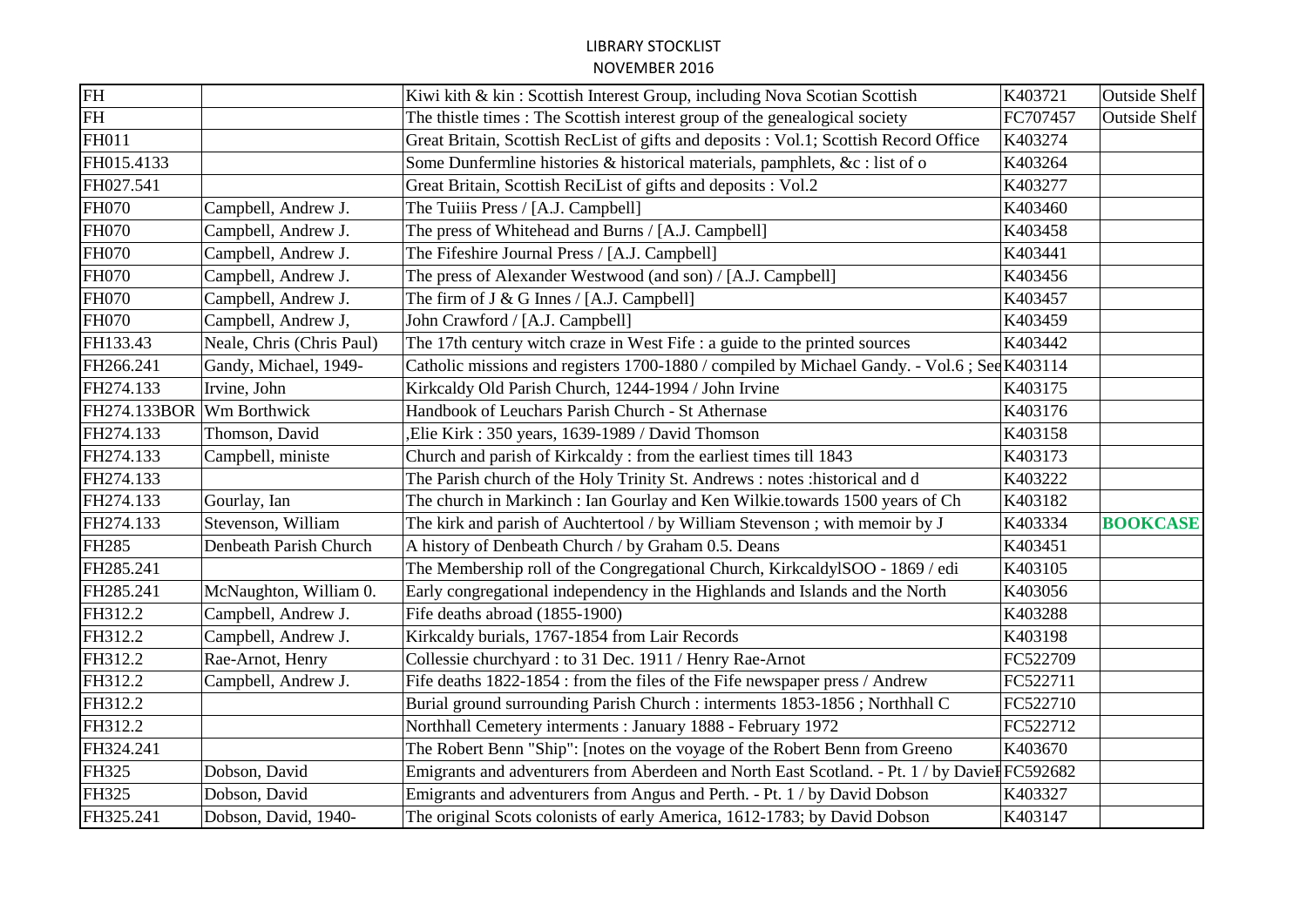| FH325.241    | Whyte, Donald, 1926- | The Scots overseas : a selected bibliography / Donald Whyte                                      | K460934  |                 |
|--------------|----------------------|--------------------------------------------------------------------------------------------------|----------|-----------------|
| FH325.241    |                      | Emigration: extracts from Fifeshire Advertiser and Fife Family History Soci                      | K403129  |                 |
| FH325.24133  | Dobson, David        | Scots overseas : emigrants and adventurers from Fife                                             | K403328  |                 |
| FH331        | Twining, Andrew      | Dictionary of old trades & occupations / Andrew & Sandra Twining                                 | K403100  |                 |
| FH333.3      |                      | Scotland: owners of lands and heritages 17 and 18 vict, cap 91,1872-73                           | FC522713 |                 |
| FH338.IND    | <b>Fife News</b>     | Industries of Kirkcaldy and Dysart                                                               | FC882135 |                 |
| FH338.094133 | Bennett, G. P.       | The past at work; around the Lomonds / G.P.Bennett                                               | K403683  |                 |
| FH338.3727   | Smith, Peter,        | 1914 Oct. 28From the sma' lines and the creels to the seine net and the prawns: a stud K403151   |          |                 |
| FH347.65     | Fife FHS             | Wills: 1824-1892 / registered with the Sheriff Court of Fife at Cupar. - Part 3: Knox -F K403281 |          |                 |
| FH347.65     | Fife FHS             | Wills: 1824-1892 / registered with the Sheriff Court of Fife at Cupar. - Part 3: Knox -F K403284 |          |                 |
| FH347.65     | Fife FHS             | Deeds: 1809-1900 / registered with the Sheriff Court of Fife at Cupar. - Part 3: ScottF K403283  |          |                 |
| FH352        | Dobson, David        | The burgess rolls of Fife, 1700-1800. - Pt. 2: Royal burgh of Dunfermline /                      | K403295  |                 |
| FH352.04133  | Dobson, David        | The burgess roll of St Andrews, 1751-1775 / by David Dobson                                      | K403292  |                 |
| FH325.241    | Dobson, David        | The Scots Abroad 1650-1900 Part 1                                                                | FC728520 |                 |
| FH352.04133  | Dobson, David        | $: 1700 - 1800$                                                                                  | K403296  |                 |
| FH352.04133  | Dobson, David        | The Burgess roll of St. Andrews 1700-1750 / David DOBSON [[Pamphlet]]                            | K403293  |                 |
| FH355.10941  | Dobson, David        | Scottish soldiers 1600-1800. - Pt. 1 / by David Dobson                                           | K403330  |                 |
| FH355.10941  | Dobson, David        | Scottish soldiers in Colonial America Pt 1                                                       | K403329  |                 |
| FH355.10941  | Dobson, David        | Scottish soldiers in Colonial America Pt 2                                                       | K403680  |                 |
| FH355.10941  | Dobson, David        | Scottish soldiers in Colonial America Pt 3                                                       | K403679  |                 |
| FH355.37     | Twining, Andrew      | South Australian military volunteers for 1855 / reproduced by Andrew & Sandr                     | K403106  |                 |
| FH361.6      | Aberdour             | Aberdour Parish Poor Register (1845-1855)                                                        | K403356  |                 |
| FH361.76     | Davidson, James T.   | Prime Gilt box of Kirkcaldy                                                                      | K500987  |                 |
| FH362.1      | Patterson, Stephen   | Finding Fife's medical records : a list of the records of the health service                     | K460932  |                 |
| FH362.58     | Fittis, Robert Scott | Curious episodes in Scottish history: Robert Scott Fittis. - Chap. VII: The Inverkeithin K403272 |          |                 |
| FH365.36     | Campbell, Andrew J.  | Fife convicts transportees, 1752-1867                                                            | K403331  |                 |
| FH370.94133  | Bain, Andrew         | From Church to State ; the significance of the Education Act of 1861 in East                     | K460935  |                 |
| FH372.94133  | West Wemyss Environ. | Dysart Primary School Log book extracts 1873-1944                                                | K403165  |                 |
| FH372.94133  | West Wemyss Environ. | Markinch log books (extracts from) 1873-1944                                                     | K403157  |                 |
| FH372COL     |                      | Collessie public shoo! log book (extracts from): 1874-1940                                       | K403353  |                 |
| FH372CUP     |                      | Springfield Log Book 1897-1936. - [Extracts]                                                     | K403440  |                 |
| FH372STR     |                      | Strathmiglo Public School logs: 1873-1945. - [Extracts]                                          | K403180  |                 |
| FH378.411    |                      | Biographical register of the University of St Andrews 1747-1897 / compiled b                     | K403345  | <b>BOOKCASE</b> |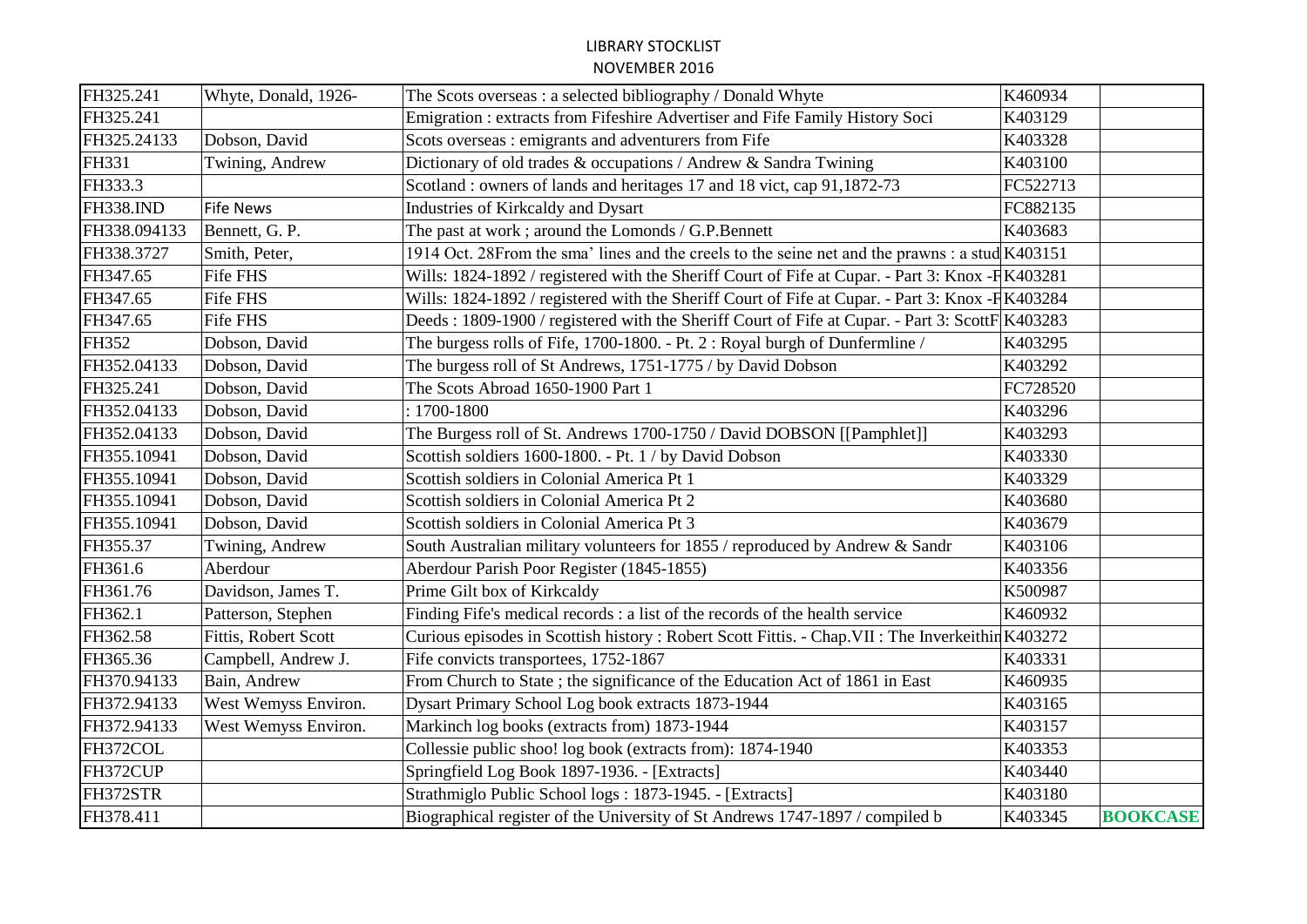| FH381        | Campbell, Andrew J.           | Fife shopkeepers and traders: 1820-1870 / Andrew Campbell                                               | K403368  |
|--------------|-------------------------------|---------------------------------------------------------------------------------------------------------|----------|
| FH381        | Campbell, Andrew J.           | Fife shopkeepers and traders: 1820-1870 / Andrew Campbell                                               | K403369  |
| FH381        | Campbell, Andrew J.           | Fife shopkeepers and traders: 1820-1870 / Andrew Campbell                                               | K403370  |
| FH381        | Campbell, Andrew J.           | Fife shopkeepers and traders: 1820-1870 / Andrew Campbell                                               | K403371  |
| FH385        | Brown, Douglas A              | The Cults & Pitlessie Lime Works Railway: an industrial railway in Fife / b                             | K403681  |
| FH385        | Perkins, John                 | Tay Bridge Disaster                                                                                     | K403210  |
| FH387.5      | Watts, Christopher T.         | My ancestor was a merchant seaman : how can I find out more about him? / by                             | K403098  |
| FH387.5      | Dobson, David                 | Scottish seafarers of the eighteenth century / by David Dobson                                          | K403311  |
| FH387.5      | Dobson, David                 | The mariners of Kirkcaldy and west Fife, 1600 - 1700 / (David Dobson)                                   | FB050320 |
| FH387.5      | Dobson, David                 | The mariners of Kirkcaldy and west Fife, 1600 - 1700 / (David Dobson)                                   | K060212  |
| FH387.5      | Dobson, David                 | Mariners of Fife 1700-1800                                                                              | K403685  |
| <b>FH388</b> | Campbell, Andrew J.           | Trade incorporation records : St. Andrews, Kirkcaldy, Dunfermline / compiled                            | K403282  |
| <b>FH388</b> | Brotchie, A. W., Alan Wal     | UDundee on the move : a centenary of public transport / [by] A. W. Brotchie a                           | K403448  |
| FH388.1      | Bennett, G. P.                | The great road between Forth and Tay: from early times to 1850 / G.P. Benne                             | K403219  |
| FH530.8      | Torrance, D. R. (Donald Ri    | Weights and measures for the Scottish family historian / by D. Richard Torra                            | K403099  |
| FH574.94133  | Scottish Wildlife Trust, Fife | Craighall Den, Ceres : nature trail                                                                     | K403190  |
| FH610.69     | Hendry, David W.W.            | Cupar doctors and their families'                                                                       | K403692  |
| FH622.33     | King, Lillian                 | Sair, sair wark: women and mining in Scotland / Lillian King                                            | K403684  |
| FH622.33     | Muir, Augustus                | Fife Coal Company Limited : a short history / Augustus Muir                                             | K403115  |
| FH622.342    | Porteous, James Moir,         | "God's treasure-house in Scotland": a history of times, mines, and lands in                             | FC522717 |
| FH622.363    | Fife (Scotland), Regional C   | St Monans saltpans and the lost industrial landscape                                                    | K403216  |
| FH623.82     | Sharp, Keith Drummond.        | The flow and ebb of the tide., The story of two generations of shipbuilders                             | K403103  |
| FH624        | Mackie, Albert                | A tale of two bridges / Albert Mackie                                                                   | K403453  |
| FH624.35     | Aitken, John                  | Above the Tay Bridges                                                                                   | K403207  |
| FH624.55     |                               | Tay Road Bridge Joint Board 30th anniversary: a special edition booklet to commemorate the 30th anniver | K403183  |
| FH629.2222   | Riden, Philip, 1952-          | How to trace the history of your car; a guide to motor vehicle registration                             | K403174  |
| FH636.596    | Buxbaum, Tim                  | Scottish doocots                                                                                        | K403186  |
| FH641.874    | Laver, James                  | House of Haig                                                                                           | K403341  |
| FH664        | Watts, Martin                 | Corn milling / by Martin Watts                                                                          | K403152  |
| FH670        |                               | Kinghorn Historical Society   Kinghorn industries since 1790                                            | K403166  |
| FH677        | Leadbeater, Eliza             | Spinning and spinning wheels                                                                            | K403678  |
| FH677        | Aspin, Chris                  | The woollen industry / Chris Aspin                                                                      | K403676  |
| FH677        | Baines, Patricia,             | Flax and linen                                                                                          | K403690  |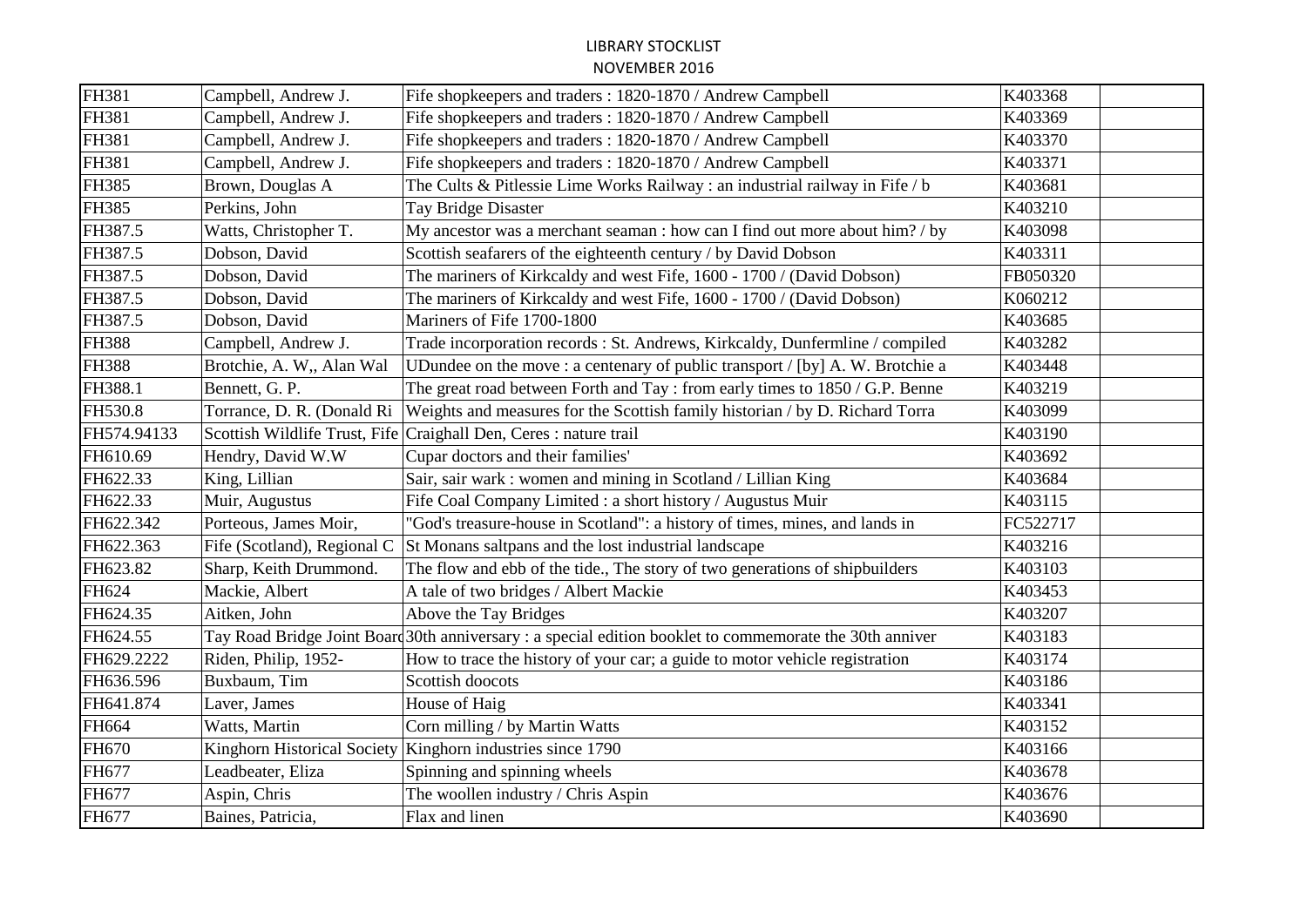| FH677        | Benson, Anna P.                    | Looms and weaving / AnnaBenson and Neil Warburton                                                         | K403688  |                 |
|--------------|------------------------------------|-----------------------------------------------------------------------------------------------------------|----------|-----------------|
| FH677        | Myles, James                       | Chapters in the life of a Dundee factory boy: an autobiography / edited by                                | K403454  |                 |
| FH677        | McIntosh, Iain                     |                                                                                                           |          |                 |
| FH677        | McGowan, Linda                     | Fife's Fishing Industry                                                                                   |          |                 |
| FH677.11     |                                    | Textile history. - Vol.1 No.2 : December 1969                                                             | FC592680 |                 |
| FH677.116    | Dunfermline (Scotland)             | Dunfermline linen : an outline history                                                                    | K403689  |                 |
| FH677.68     | Muir, Augustus                     | Nairns of Kirkcaldy: a short history of the company (1847-1956) / by August                               | K403338  | <b>BOOKCASE</b> |
| FH711.558    |                                    | Centenary of the Beveridge Park, 1892-1992                                                                | K403178  |                 |
| <b>FH720</b> |                                    | Central and North Fife Preservation Society: 1962-1987                                                    | K403450  |                 |
| FH728.81GRI  | Grimble, Ian                       | <b>Castles of Scotland</b>                                                                                | K403193  |                 |
| FH728.3      | <b>National Trust for Scotland</b> | Hill of Tarvit: tour of the house and visitor trail                                                       | K403444  |                 |
| FH728.81     |                                    | Tabraham, C. J., Christopher Scottish castles and fortifications : an introduction to the historic castle | K403196  |                 |
| FH728.82     | Moncreiffe, Sir, lain, bart        | The royal palace of Falkland / by Sir lain Moncreiffe of that Ilk                                         | K403443  |                 |
| FH731.76     | Willsher, Betty                    | Understanding Scottish graveyards : an interpretative approach / Betty Wills                              | K403107  |                 |
| FH731.76     | <b>Kirkcaldy Civic Society</b>     | Guide to Kirkcaldy graveyards                                                                             | K403191  |                 |
| FH731.76     | Farrell, Stuart                    | Dunbog Churchyard : a survey of its memorials, with appendix's of death and                               | K403224  |                 |
| FH731.76     | Farrell, Stuart                    | Largo Churchyard : a survey of its memorials with appendix's of death and bu                              | K403232  |                 |
| FH731.76     | Farrell, Stuart                    | Kinglassie Churchyard : a survey of its memorials : NT 227/985 / by Stuart F                              | K403241  |                 |
| FH731.76     | Farrell, Stuart                    | Leslie Churchyard : a survey of its memorials : NO 2558/0207 / by Stuart Far                              | K403252  |                 |
| FH731.76     | Farrell, Stuart                    | Leslie Churchyard : a survey of its memorials : NO 2558/0207 / by Stuart Far                              | K403258  |                 |
| FH731.76     | Farrell, Stuart                    | Leslie Churchyard : a survey of its memorials : NO 2558/0207 / by Stuart Far                              | K403261  |                 |
| FH739.2      | Dobson, David                      | Scottish goldsmiths,                                                                                      | K403461  |                 |
| <b>FH770</b> |                                    | Photographers in Central Scotland to 1914 : Clackmannanshire, Fife, Kinross-                              | K403686  |                 |
| FH796.334    | Allan, David A.                    | The Miners: a who's who of Cowdenbeath FC. - Part.1: Abdullah to McWilliams                               | K403109  |                 |
| FH796.352    | Dalrymple, W.                      | Flies in the ointment / W. Dalrymple, Innerleven Golf Club                                                | K403250  |                 |
| FH910.4      | Lundin, Alexander                  | Experiences during a voyage from Glasgow to New York                                                      | K403256  |                 |
| FH912.411    | Scottish Records Office            | Descriptive list of plans (in the) Scottish Record Office : Vol. 2 / by Ian                               | K403279  |                 |
| FH912.411    | <b>Scottish Records Office</b>     | Descriptive list of plans (in the) Scottish Record Office : Vol.3 / by Ian H                              | K403275  |                 |
| FH912.411    | <b>Scottish Records Office</b>     | Descriptive list of plans. - Vol.4 / by Ian H. Adams and Loretta                                          | K403061  |                 |
| FH912.411    | Scottish Records Office            | Descriptive list of plans / by Ian H.Adams. - Vol.1                                                       | K403372  |                 |
| FH913.41     | Jackson, Anthony,                  | 1926-The Pictish trail: a travellers guide to the oldPictish kingdoms / Anthony                           | K403189  |                 |
| FH913.4133   |                                    | Fife's early archaeological heritage : a guide                                                            | K403188  |                 |
| FH914.133    | Johnston, M. Stark                 | Guide to the kingdom of Fife : official guide book / by M. Stark Johnston                                 | K403199  |                 |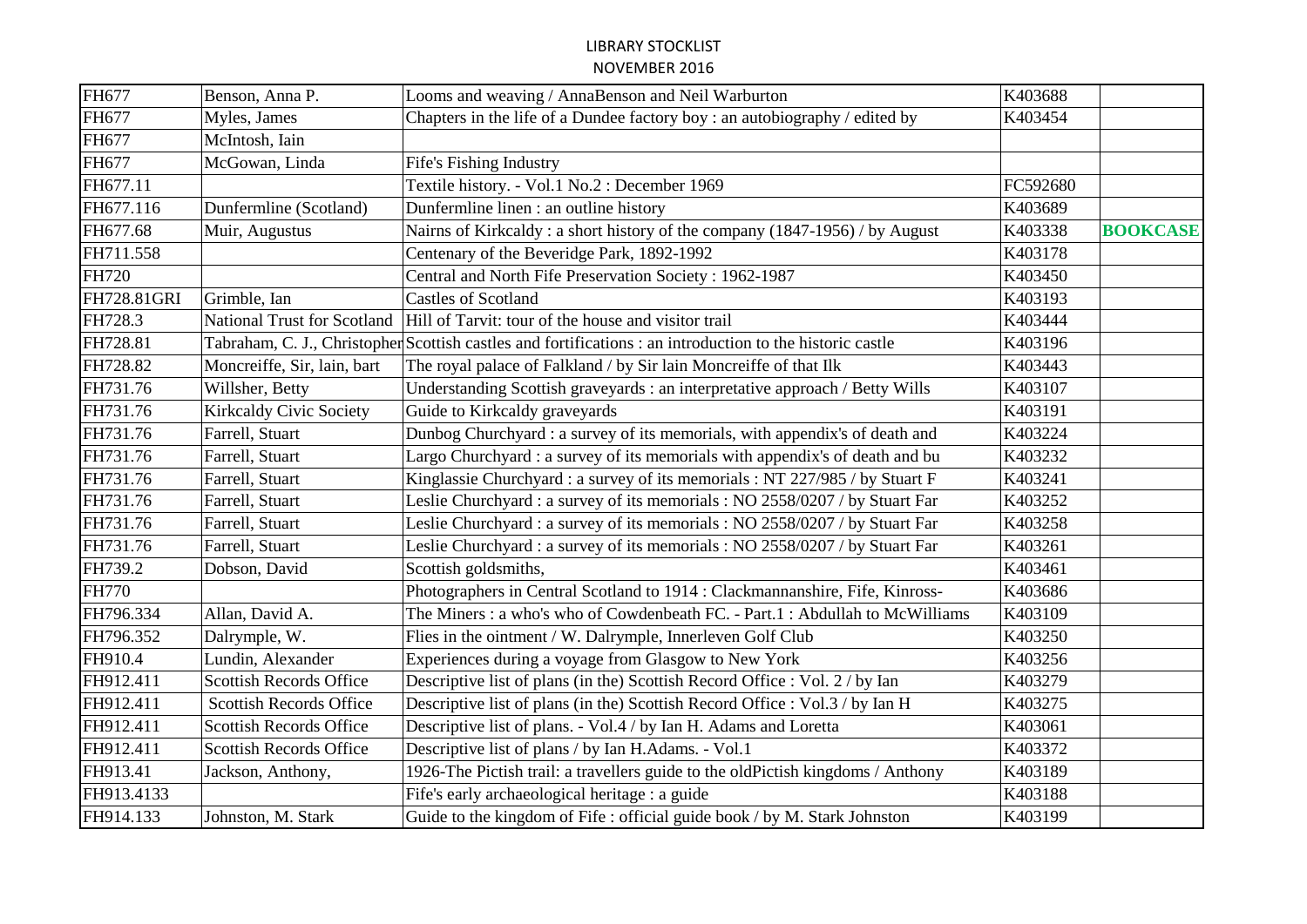| FH920.02  | Caldwell, Ena                                | Literature, linen and law : three generation of the Booth, Baxter and Stuart                        | K403669  |                 |
|-----------|----------------------------------------------|-----------------------------------------------------------------------------------------------------|----------|-----------------|
| FH920ADA  | Adamson, Robert M.                           | Dunfermline to down under: James and Elizabeth Adamson and family, early pi                         | K403671  |                 |
| FH920AIT  | Aitken, Robert Russell                       | James Aitken of Torbain                                                                             | FC871566 |                 |
| FH920AND  |                                              | SNODDY, Thomas Gillespie Provost Matthew Anderson, 1611-1694 : Kirkcaldy in the seventeenth century | K500986  |                 |
| FH920AND  | Fagan, James.                                | The Andersens :: the family of Robert Anderson and Amelia Craigie., 2003.                           | K403672  |                 |
| FH920AND  | Fagan, James                                 | The matriarchs: the women behind the Anderson men. - 2004                                           | FC592910 |                 |
| FH920AND  | Anderson, William Pitcairn                   | The Croft House Andersens, with memories of Ceves in the sixties and seventi                        | K403140  | <b>BOOKCASE</b> |
| FH920ANS  |                                              | The family of Anstruther: [photocopy form unknown source]                                           | K403155  |                 |
| FH920AYT  | Thomson, SD                                  | Aytouns of Dunmuir, Inchdairnie and Kinaldie / S. D. Thomson                                        | K403662  |                 |
| FH920BAL  | Balfour-Melville, Barbara                    | The Balfours of Pilrig a history of the Family                                                      | FC728563 |                 |
| FH920BAR  | Barclay, Leslie                              | History of the Scottish Barlays                                                                     | K403666  |                 |
| FH920BAR  |                                              | Fuller, Robert & Bowley, K Barclays of Pickering (from Cupar)                                       | K403660  |                 |
| FH20BAR   |                                              | Fuller, Robert & Bowley, K Barclays of Pickering (from Cupar)                                       | K403661  |                 |
| FH920BAR  | Barrowman, Alice                             | The Will To Do                                                                                      | K403668  |                 |
| FH920BEL  | <b>FFHS</b>                                  | The Bell Family                                                                                     | K403667  |                 |
| FH920BET  | Weisse, Mrs, John A.                         | A history of the Bethune family: together with a sketch of the Faneuil fami                         | K403148  |                 |
| FH920BEV  | Beveridge, Sidney                            | The Story of the Beveridge Families of England & Scotland                                           |          |                 |
| FH920BEV  | Beveridge, William Henry E India called them |                                                                                                     | K403433  | <b>BOOKCASE</b> |
| FH920BIR  | Birrell, Thelma                              | Fifeshire Birrell families / Thelma Birrell                                                         | K403665  |                 |
| FH920BIR  |                                              | Birrell family: Fifeshire to Queensland                                                             | K403663  |                 |
| FH920BIS  | Young, C.                                    | William and Ann Bissett: Port Phillip pioneers : extracted from Ancestor, 0                         | K403153  |                 |
| FH920BUI  | Buist, M                                     | Buist Family research (on 2 CDs in Bookcase)                                                        |          | <b>BOOKCASE</b> |
| FH920CAM  | Cambell, Diana                               |                                                                                                     |          |                 |
| FH920CAM  | Mackinnon, lain                              | Robert Campbell, 1848-1901                                                                          | K403239  |                 |
| FH920CAMP | Cummings, Cathy                              | CampbellFamily Tree                                                                                 |          |                 |
| FH920CHA  | <b>FFHS</b>                                  | Des of David Chalmers                                                                               | FC882109 |                 |
| FH920CHa  |                                              | Chalmers Family of Collessie & Monimail (on CD in Cupboard)                                         |          | <b>BOOKCASE</b> |
| FH920COR  | Brown, Janet                                 | The Cornfoot families / compiled by Janet Brown                                                     | K403236  |                 |
| FH920COU  | Coutts, Peter & Irene                        | <b>Fife Coutts</b>                                                                                  | FB058444 |                 |
| FH920DAN  | Woodward, L.                                 | The Dandie family : in Fife, Scotland and in Australia                                              | K403729  |                 |
| FH920DAV  |                                              | Sketch of the life of a worthy citizen; reprinted from the Dunfermline Jour                         | K403245  |                 |
| FH920DON  | Watson, Nigel, 1960-                         | In their fathers' footsteps : the story of the James Donaldson Group / Nigel                        | K403132  |                 |
| FH920DUN  | Dunsire, Andrew                              | The Dunsire Families of Fife                                                                        |          |                 |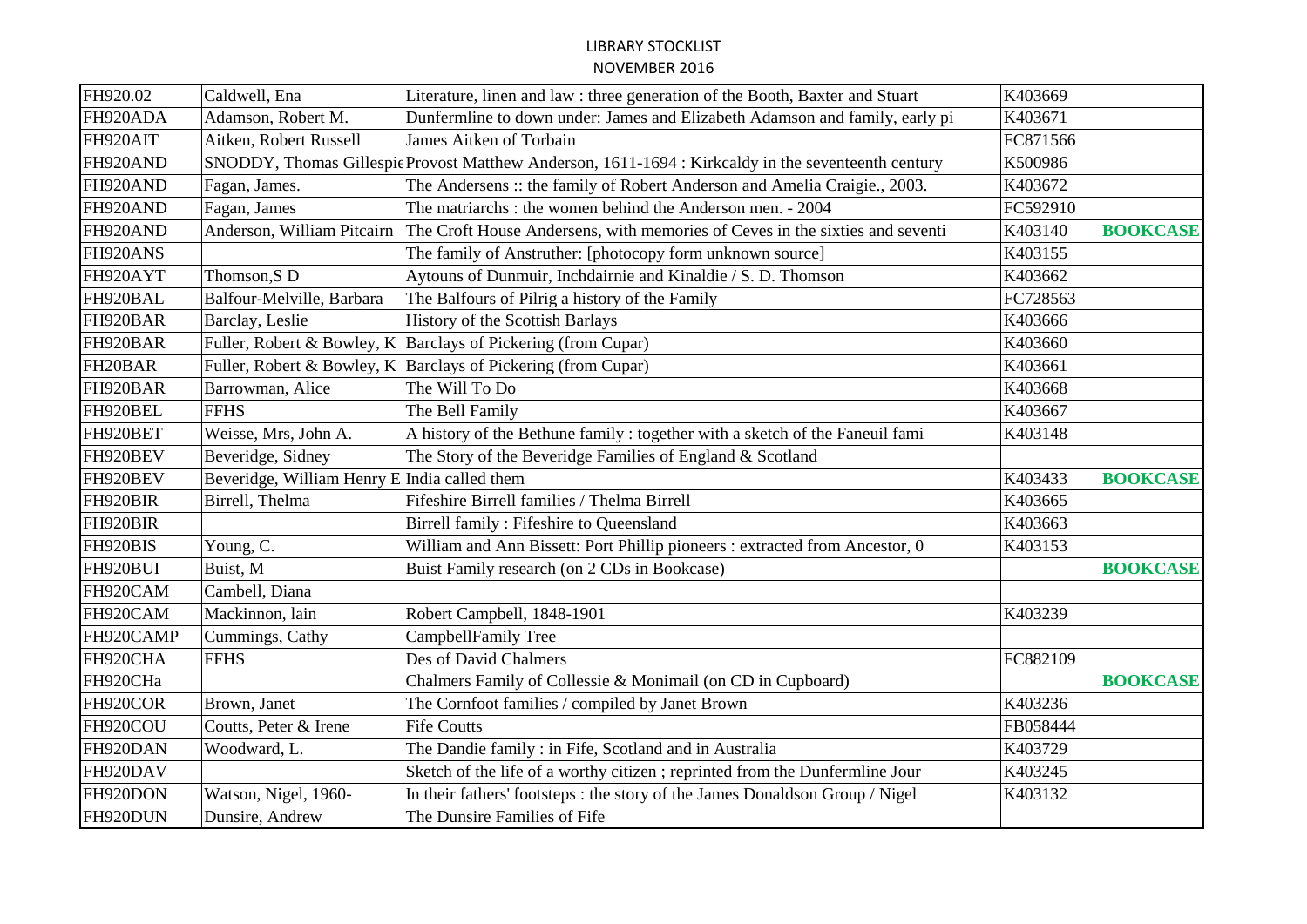| FH920DUNC | Clark, George                 | Duncan Family Tree                                                            |                  |                 |
|-----------|-------------------------------|-------------------------------------------------------------------------------|------------------|-----------------|
| FH920FAR  | Sharp, Keith Drummond         | Bouffonnerie musicale : the story of H.B. Farnie, journalist, golfer, libret  | FC936032         |                 |
| FH920FLE  | MCBEAN, Lachlan               | Pet Marjorie : the story of Pet Marjorie, with her portraits and complete di  | K500988          |                 |
| FH920FOR  | Wilson, David                 | Robert Forgan Golf Club Maker & Links to Douglas Family & his Viking Ancetry  | ########         |                 |
| FH920FOR  |                               | Forsyth of Nydie                                                              |                  |                 |
| FH920FYF  | Bigelow, Anne                 | From Fifeshire to Canada : a history of the John Fyfe family                  | K403121          |                 |
| FH920GAL  | Minter, Merrilyn              | The Galloway family of Strathmiglo, Fife : to Kirkcaldy, to Newry, Ireland,   | K403215          |                 |
| FH920GEE  |                               | Gee and Pryde Family Tree                                                     |                  |                 |
| FH920GIB  |                               | The Gibbs of Markinch                                                         | K403248          |                 |
| FH920GIL  |                               | <b>Descendants of James Gilchrist</b>                                         | K403257          |                 |
| FH920GOR  |                               | The Gerries : material from a variety of sources / compiled by Jean Ayler     | K403303          |                 |
| FH920HAY  |                               | The Hayne family of Cupar: explanatory notes on members of family: concern    | K403254          |                 |
| FH920HEN  |                               | A Memoir of the late Ebenezer Henderson, astronomer & antiquarian / by his n  |                  | <b>BOOKCASE</b> |
| FH920HEN  | Henderson, Ian Aitken         | <b>Ticket to Heaven</b>                                                       |                  |                 |
| FH920HEND | Henderson, Ian Aitken         | A Scottish Family History of Henderson and Page                               |                  |                 |
|           | FH920HEN/FOR Paul T Henderson | Henderson & Forrester "Who. When and Where"                                   |                  |                 |
| FH920HON  | A Van Doren Honeyman          | Honeyman Family (Two copies)                                                  | K403675          |                 |
| FH920HOU  |                               | The Houston family: Houston history                                           | K403251          |                 |
| FH920HUN  | Hunter, Allan                 | Thomas Hunter of Fife: a Canterbury, New Zealand storekeeper, 1845-1914       | K403200          |                 |
| FH920IRE  |                               | From Fife to Otago :: the history of Isabella Fairbairn and Peter Ireland,    | K403194          |                 |
| FH920JAP  | Northcott, M                  | Jaap and Muir misc family sheets                                              |                  |                 |
| FH920KED  | Keddie, Henrietta             | three generations : the story of a middle-class Scottish family / by Henriet  | K403342          | <b>BOOKCASE</b> |
| FH920LAN  | J. Langlands & Sons Pty.      | LA century of trading in Horsham : a story of pioneering achievement, 1949-19 | K403259          |                 |
| FH920LES  |                               | Family tree of William Leslie 1908-1978                                       |                  |                 |
| FH920LOW  | Stewart, Iain & Catherine     | Desc of Robert Low & Susanna Malcolm from Kemback                             | FC882143         |                 |
| FH920LUM  | Lumsden, Archie               | "Beware in tyme": a genealogical history of Lumsden of that Ilk / compiled    | K403226          |                 |
| FH920MAN  | Mann, David & Margaret        | Steadfast and Beyond - including Latter, James, Goldsworthy, Wilson, Yelland  | <b>Frances B</b> |                 |
| FH920MAR  | Stewart, Iain & Catherine     | Lang Family desc of John Marshall & Elizabeth Stobie                          | FC882147         |                 |
| FH920MAR  | Sinclair, Wendy J.            | Saint Margaret Queen of Scotland : her family history and links with Europe   | K403144          |                 |
| FH920MCB  | McBride, Dick                 | The call of the far horizons / Dick McBride                                   | K403220          |                 |
| FH920MCD  | McCombe, Elizabeth            | The Masterton, McDonald and Moore families : early selectors at Buffalo Rive  | K403209          |                 |
| FH920MCD  | McCombe, Elizabeth            | The Masterton, McDonald and Moore families : early selectors at Buffalo Rive  | K403212          |                 |
| FH920MCD  | Chisnall, Fiona               | They came from Kettle One Family of MacDonalds                                | FC932011         |                 |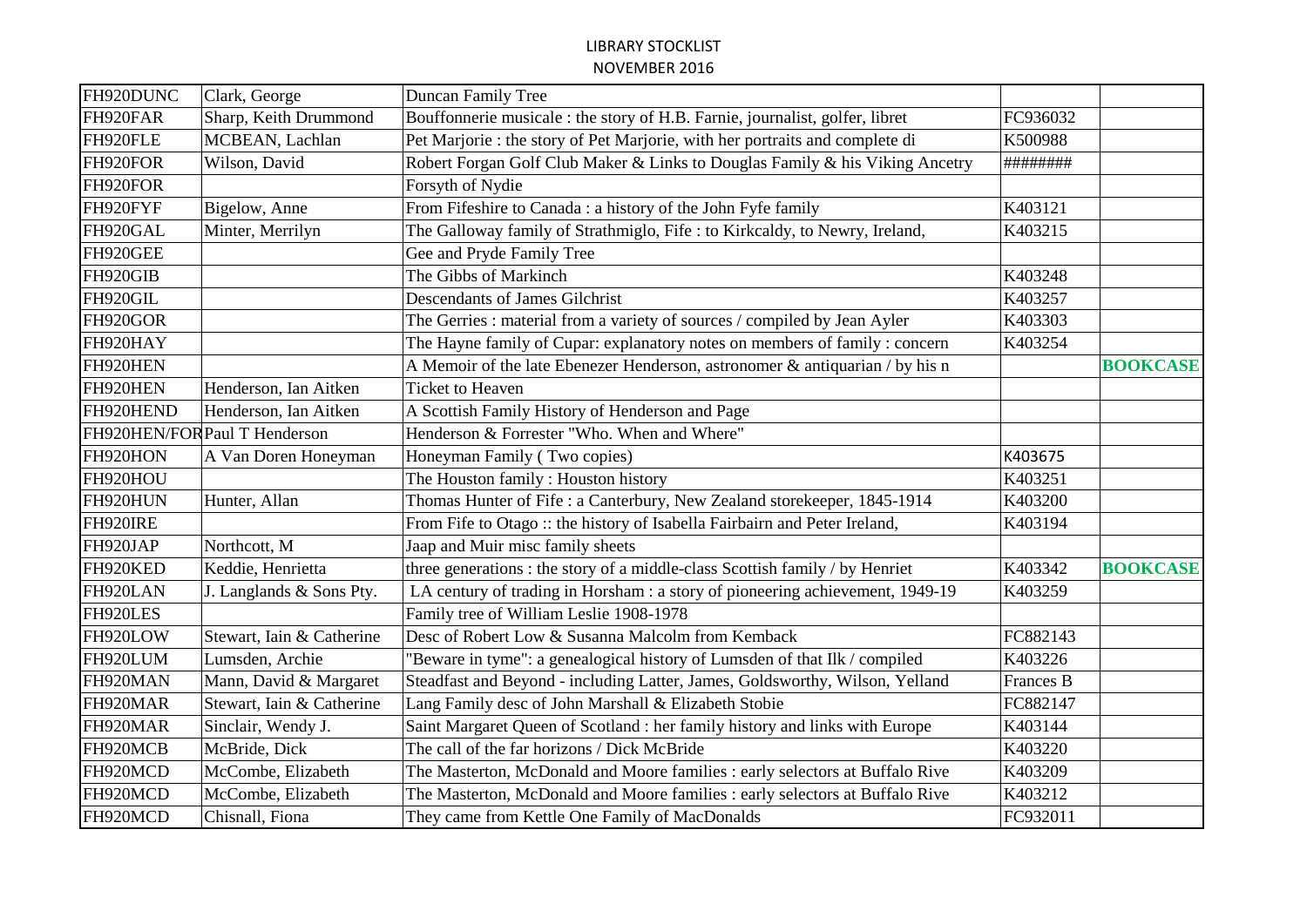| FH920MCD | Clan Mcleod Society        | The Macleods - The Genealogy of a Clan Section 2                                               | K403673  |                 |
|----------|----------------------------|------------------------------------------------------------------------------------------------|----------|-----------------|
| FH920MCD | Clan Mcleod Society        | The Macleods - The Genealogy of a Clan Section 3                                               | K403674  |                 |
| FH920McI | Mcintosh Journal           | The McIntosh family Journal (Markinch)                                                         | FC882025 |                 |
| FH920McP | MacPhillimy, Agnes         | Family of MacPhillimy                                                                          |          |                 |
| FH920MEL | Meldrum, Kenneth           | Dunfermline Waevers - 5 Generations of my Scottish Meldrum Ancestors                           |          |                 |
| FH920MEL | Horn, Jean                 | Melville : the family and the district / Jean Horn                                             | K403260  |                 |
| FH920MIL | Couper, W. J., William Jan | The Millers of Haddington, Dunbar and Dunfermline : a record of Scottish boo                   |          | <b>BOOKCASE</b> |
| FH920MIL | Miller, Basil              | Canary saga: the Miller family in Las Palmas, 1824-1990                                        | K403143  |                 |
| FH920MOR | Morgan, David              | The Morgans of Montreal / David Morgan                                                         | K403223  |                 |
| FH920NAI | Nairne, C. S.              | John Nairne (1711-1795) (Minister of Anstruther Easter) and his descendants                    |          | <b>BOOKCASE</b> |
| FH920NEW |                            | Friends of the Laing Museur A Town Remembers - Their Fallen of Two World Wars Vol. 1 and 2     |          |                 |
| FH920NOR |                            | Normand conquests and other connections; a history of the Normand family an. - Vol   K403731   |          |                 |
| FH920NOR |                            | Normand conquests and other connections : a history of the Normand family an. - Vol $ K403728$ |          |                 |
| FH920NOR |                            | Normand conquests and other connections : a history of the Normand family an. - Vol $ K403730$ |          |                 |
| FH920NOR |                            | Normand conquests and other connections : a history of the Normand family an. - Vol $ K403355$ |          |                 |
| FH920PET | Dornan, Dimity             | The Petrie family: building colonial Brisbane / Dimity Dornan, Denis Cryle                     | K403142  |                 |
| FH920PHI |                            | The Philp family; Scottish origins                                                             | K403263  |                 |
| FH920PRE |                            | A new family bible containing the old and new testaments, with notes, illust                   |          |                 |
| FH920REI | Reid, Pierce               | The ancestors of James Reid: born Saline, Fifeshire 1847, died Bedford, Eng                    | K403154  |                 |
| FH920REN | Stewart, Iain & Catherine  | Descendants of Andrew Rennie & Catherine Stobie married c1772 Dunfermline                      | FC882139 |                 |
| FH920ROR | Stewart, Iain & Catherine  | Descendants of Andrew Rolland of Gask & Margaret Stobie in Carnock                             | FC882142 |                 |
| FH920RUS | Russell, Jack              | A Scot in Stow: Jack Russell's autobiography                                                   | K403203  |                 |
| FH920SET |                            | Seton of Parbroath in Scotland and America                                                     | K403230  |                 |
| FH920SCO | Scott, Donald              | Scott Family Notes - The Beatt Connection                                                      |          |                 |
| FH920SHA | Fenton, M. E. (Maurice E.) | The Sharp family tree, 1849-1990 / Maurice and Claire Fenton                                   |          |                 |
| FH920SHA | Fenton, M. E., Maurice E   | .George Sharp / M.E. Fenton and C. L. Fenton                                                   |          |                 |
|          |                            |                                                                                                |          |                 |
| FH920SIM | Smith, Jill M.             | A whispering in the hearth : lives of our Scottish coalmining ancestors / Ji                   | K403727  |                 |
| FH920SMA | Smart, Ronald K.           | Cupar, Fife, Scotland to Melbourne, Australia : the Smart family                               | K403262  |                 |
| FH920SNE | Sneddon, Margaret          | Sharp and Sneddon letters and documents (IN CABINET)                                           |          |                 |
| FH920WHY | McNaughton, Duncan         | The Whytes of Bennochy, Kirkcaldy                                                              | K403146  |                 |
| FH920SWA |                            | Biographical sketch of the Rev. T. Swan                                                        | K403233  |                 |
| FH920THO |                            | THOMSON, John Anstruther Eighty years' reminiscences 2 VOL SET                                 | K403336  | <b>BOOKCASE</b> |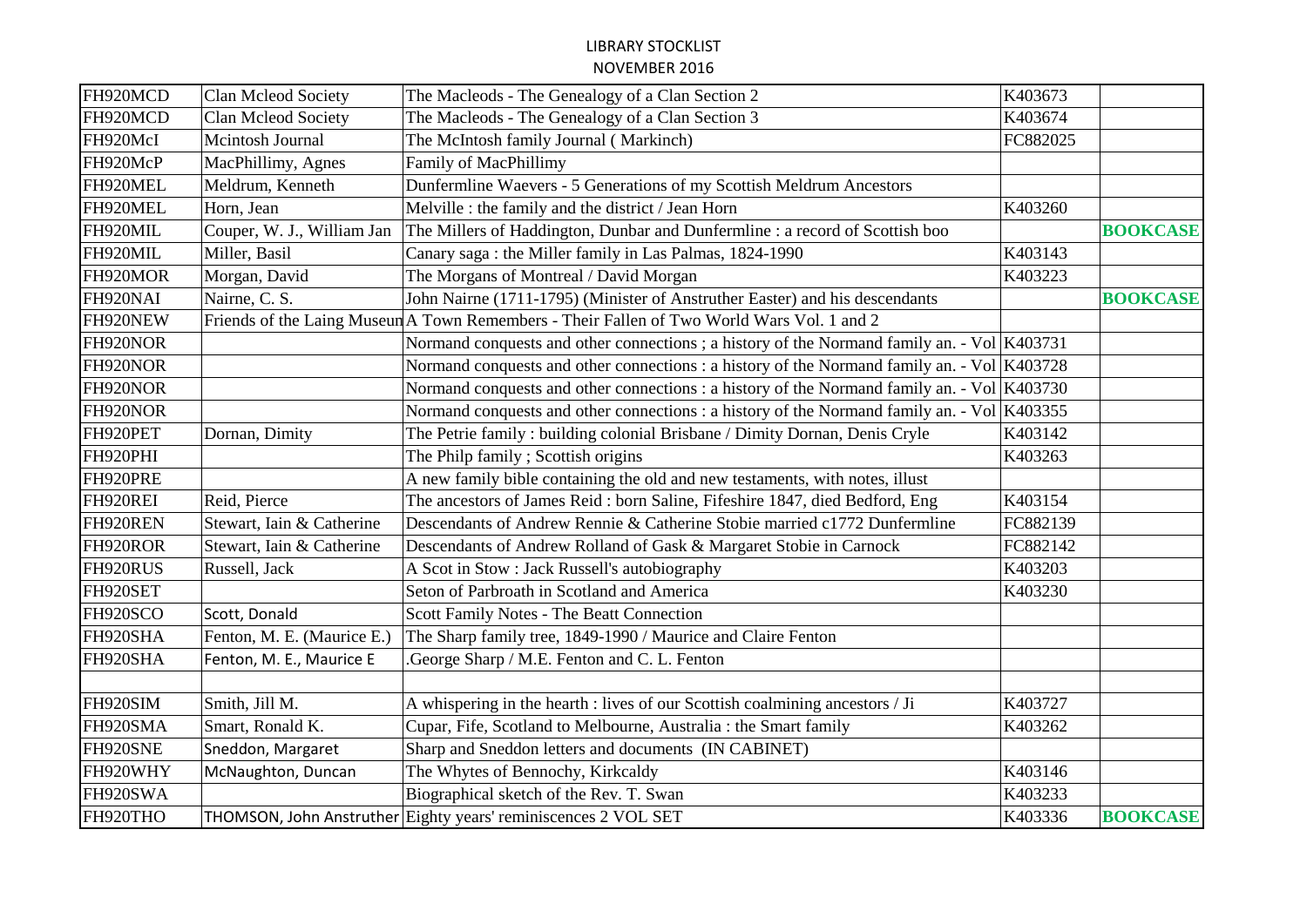| FH920THO          |                              | THOMSON, John Anstruther Eighty years' reminiscences 2 VOL SET                                   | K403337  | <b>BOOKCASE</b> |
|-------------------|------------------------------|--------------------------------------------------------------------------------------------------|----------|-----------------|
| FH920TUL          | Tullis, Richard G.           | A history of the Tullis family / Richard G. Tullis                                               | K403242  |                 |
| FH920WAL          | Roberts, J. C. M.            | A Wallace family history from Fife / J. C. M. Roberts. - Vol.1: Births /marriages and de K403367 |          |                 |
| FH920WAL          | Roberts, J. C. M.            | A Wallace family history from Fife / J. C. M. Roberts. - VoJ.2: Births/marriages and dK403366    |          |                 |
| FH920WAL          | Roberts, J. C. M.            | A Wallace family history from Fife / J. C. M. Roberts. - Vol.3: History of areas of Fif(K403365  |          |                 |
| FH920WAL          | Roberts, J. C. M.            | A Wallace family history from Fife / J. C. M. Roberts. - Vol.4 : Give a history of the area      |          |                 |
| FH920WAL          | Roberts, J. C. M.            | A Wallace family history from Fife / J. C. M. Roberts. - Vol.4 : Give a history of the a K403364 |          |                 |
| FH920WAT          | Allan, Bonita L.             | Watson: ancestors and descendants of George Watson (1835, Corsehill, Kilwin                      | K403206  |                 |
| FH920WIL          | Wilson, Stan                 | Wilson Family notes, Dunfermline, Auchtertool and Aberdour                                       |          |                 |
| FH929.1           | McLaughlin, Eve              | Making the most of the I.G.I.                                                                    | K403139  |                 |
| FH929.1           | Campbell, Andrew J.          | Crail deaths 1794-1854 from the Sexton Books : volume 1 / A.J. CAMPBELL [[Pa                     | K403195  |                 |
| FH929.1           | Campbell, Andrew J.          | Crail deaths 1794-1854 from the Sexton Books : volume 2 / A.J. CAMPBELL [[Pa                     | K403192  |                 |
| FH929.10285       | Tippey, David                | Genealogy on the Macintosh / David Tippey                                                        | K403095  |                 |
| FH929.1072        | Herber, Mark 0.              | Ancestral trails: the complete guide to British genealogy and family histor                      | K460925  |                 |
| FH929.1072        | Crofton, Helen Augusta       | How to trace a pedigree in the British isles / by H. A. C                                        | K403136  |                 |
| FH929.1072        | Pine, L. G., Leslie Gilbert, | Teach yourself heraldry and genealogy / L. G. Pine                                               | K403111  |                 |
| FH929.1072        | Tanner, John                 | Who's famous in your family?                                                                     | K403112  |                 |
| FH929.11          | Abbott, John Patrick         | Family patterns : a personal experience of genealogy / by John Patrick Abbot                     | K403086  |                 |
| FH929.2           | Adam, Frank                  | The clans, septs, and regiments of the Scottish Highlands / by Frank Adam                        | K403123  | <b>BOOKCASE</b> |
| FH929.2           | Stammers, Vera, 1925-        | Echoes of the past / by Vera Stammers                                                            | K403149  |                 |
| FH929.2           | Stuart, Margaret             | Scottish family history: a guide to works of reference on the history and g                      | K403116  |                 |
| FH929.2           | Collins, Ewen K              | Beginners' guide to Scottish genealogy / compiled by Ewen K. Collins                             | K403104  |                 |
|                   |                              |                                                                                                  |          |                 |
| <b>FH929.2AKI</b> | <b>Clan Atkins</b>           | The Clan Akins its history and traditions                                                        | FC728577 |                 |
| FH929.2 McN       | McNair, James Birtley,       | McNair, McNear, and McNeir genealogies / compiled by James Birtley McNair                        | FC728548 | <b>BOOKCASE</b> |
| FH929.2McN        | McNair, James Birtley,       | McNair, James Birtley, McNair, McNear, and McNeir genealogies: Supplement 1928 FC728556          |          | <b>BOOKCASE</b> |
| <b>FH929.2STE</b> | Stewart, lain                | Descendants of the Stobie Family of Wester Luscar & Sandydub in Fife : Appen                     | FB050316 |                 |
| FH929.3           | Whyte, Donald, 1926-         | Scattish ancestry research : a brief guide                                                       | K403096  |                 |
| FH929.3           | Bonthrone, Mark A.           | Auchtermuchty monumental inscriptions : a preliminary list of the Church & C                     | K403060  |                 |
| FH929.3           |                              | The Genealogical services directory / compiled by Robert Blatchford and Geof. -199£ K403085      |          |                 |
| FH929.3           |                              | The family and local history handbook / edited and compiled by Robert Blatch                     | K403087  |                 |
| <b>FH929.3MON</b> |                              | Cooray & Noosa Research GMonumental Inscriptions of The Noosa Shire 1873-1998 (Australia0        | FC881968 |                 |
| FH929.3           |                              | Forgan kirkyard: monumental inscriptions and mortcloth records / compiled b                      | K403059  |                 |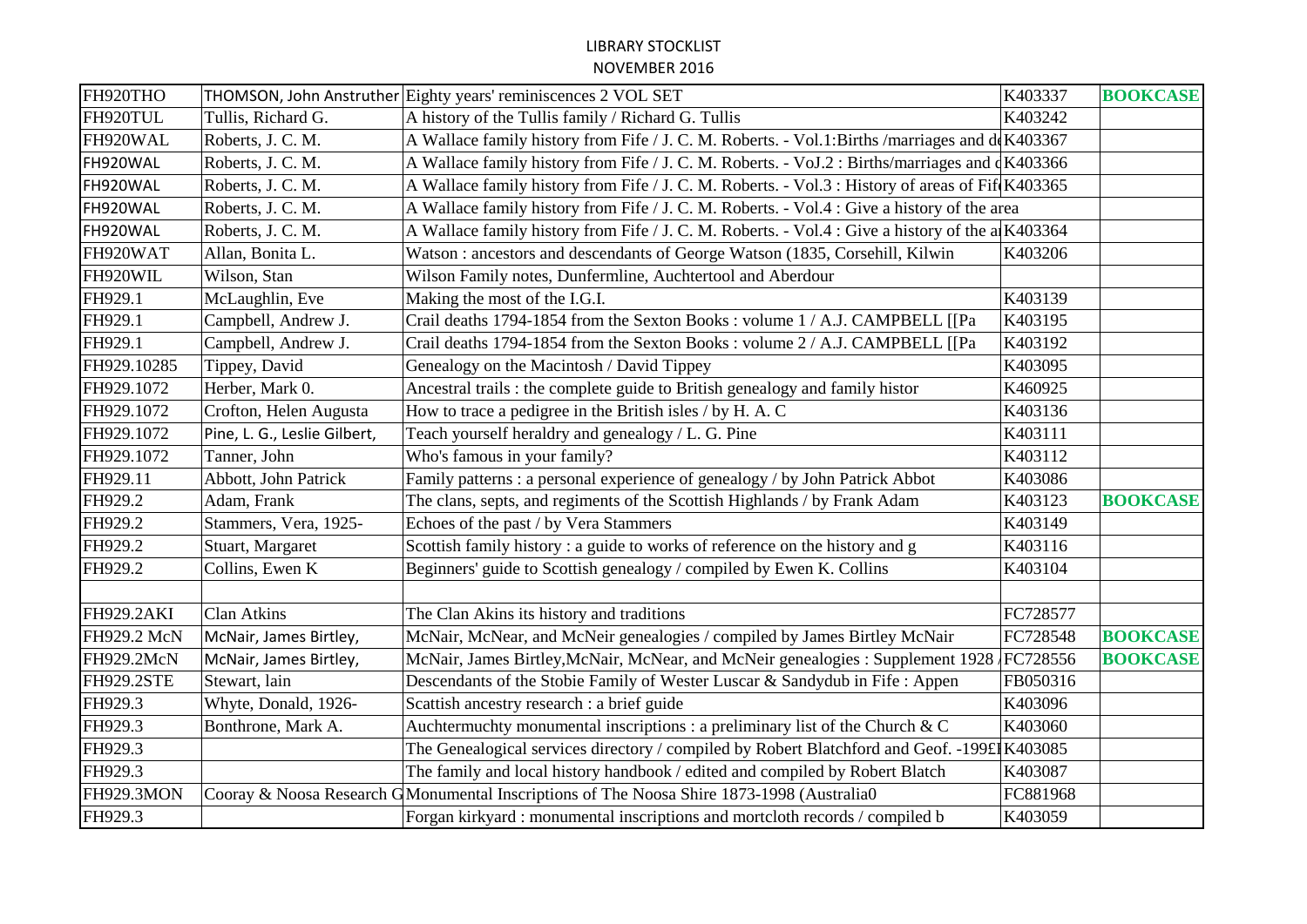| FH929.3           |                                   | Monumental inscriptions : Abdie, Cairneyhill, Dalgety, Markinch, Newburn             | K403290  |
|-------------------|-----------------------------------|--------------------------------------------------------------------------------------|----------|
| FH929.3           |                                   | Largo testimonials and communicants: Carnbee heads, 1821 and 1831 Dysart             | K403289  |
| FH929.3           | Campbell, Andrew J.               | Baptismal registers : Associate Congregations : Ceres, Leslie, Rathillet, St         | K403286  |
| FH929.3           | Campbell, Andrew J.               | Baptismal registers : Episcopal: St Peter's, Kirkcaldy, Holy Trinity, Dunfer         | K403285  |
| fh929.3           | <b>Scottish Record Office</b>     | Register of Testaments 1549-1800 St Andrews                                          |          |
| FH929.3           | <b>Commissariot Records</b>       | Register of testaments, 1549-1800                                                    | FC383970 |
| FH929.3           | <b>BONTHRONE, Mark</b>            | Auchtermuchty 1851 Census Indexes, Maps & Notes                                      | FC882120 |
| Fh929.3BON        | <b>BONTHRONE Mark</b>             | Auchtermuchty 1851 Census - Indexes                                                  | FC882119 |
| FH929.3           | <b>BONTHRONE, Mark</b>            | Baptismal registers Anstruther, Creich, Dysart, Kennoway, Leslie, Auchtermuc         | K403287  |
| <b>FH929.3BON</b> | <b>BONTHRONE, Mark</b>            | Auchtermuchty Associate Session - Baptisms 1748-1806                                 | FC881962 |
| FH929.3           | Campbell, Andrew J.               | Rosyth Old Churchyard lairs: 1774-1896                                               | FC402556 |
| FH929.3           | Campbell, Andrew J.               | Rosyth Old Churchyard lairs: 1774-1896                                               | K403052  |
| FH929.3           |                                   | The baptismal record of the Holy Trinity Chapel, Dunfermline, 1840-1855              | K403127  |
| FH929.3           |                                   | Directory of Scottish ancestors / edited by Helen McArthur. -1996                    | K403141  |
| <b>FH929.3ABD</b> | <b>Scottish Genealogy Society</b> | Aberdour deaths from OPRs 1790-1854 and Lair Records 1888-1923                       |          |
| FH929.3           |                                   | Lackie, Lakie & leckie : A comprehensive family history / Bronstad, Jane Lak         | FB053578 |
| FH929.3MOI        | <b>Scottish Genealogy Society</b> | 1851 Census South East Fife                                                          | FC881969 |
| <b>FH929.3USI</b> |                                   | Using the 1901 census on the internet.                                               | FC724671 |
| FH929.33          |                                   | Fifeshire monumental inscriptions (pre 1855). - Vol 1. South East Parishes           | K403164  |
| FH929.33FIF       |                                   | Fifeshire monumental inscriptions (pre 1855). - Vol, 2 : The Western parishes / comp | K403131  |
| FH929.33FIF       |                                   | Fifeshire monumental inscriptions (pre 1855) - Vol 3 : The North East Parishes       |          |
| FH929.33FIF       |                                   | Memorial inscriptions in Caputh graveyard / recorded by members of Dunkeld a         | K403161  |
| FH929.33 CAI      |                                   | Cairneyhill Churchyard                                                               | FC882039 |
| FH929.33COW       | Watson, James M.                  | Record of mortality Beath Churchyard, Cowdenbeath (Fife): copy of burial/in          | K403352  |
| FH929.33CRA       | Beveridge, Erskine                | The churchyard memorials of Crail: containing a full description of the epi          | FC383988 |
| FH929.33CRA       | Campbell, Andrew J.               | Crail burials, 1855-1923 from the Sexton Book                                        | FC594037 |
| FH929.33CRA       | Campbell, Andrew J.               | Crail burials, 1855-1923 from the Sexton Books. - Vol.2 : Leslie - Yule              | FC594038 |
| FH929.33DAI       | Farrell, Stuart                   | Dairsie churchyard [a survey of its memorials NO414/160]                             | K403249  |
| FH929.33DUN       | Dunfermline Abbey, Kirk           | Dunfermline Abbey Church, Kirk Session burial register, 1761-1857 and 1866-1         | K403238  |
| FH929.33DUN       | Shearer, A                        | Dunfermline Burgh Records - Extracts 1573-1680                                       |          |
| FH929.33DUN       | Dunbog, Scotland, Parish          | Interments in the Churchyard of Dunbog: commencing after May 1855                    | K403351  |
| FH929.33EAS       | Farrell, Stuart                   | East Wemyss Churchard : a survey of its memorials : NT 3403/9676(eedited by          | K403273  |
| FH929.33KEN       | Farrell, Stuart                   | Kennoway Churchyard: a survey of its memorials: No 3503/0233 / edityed by            | K403276  |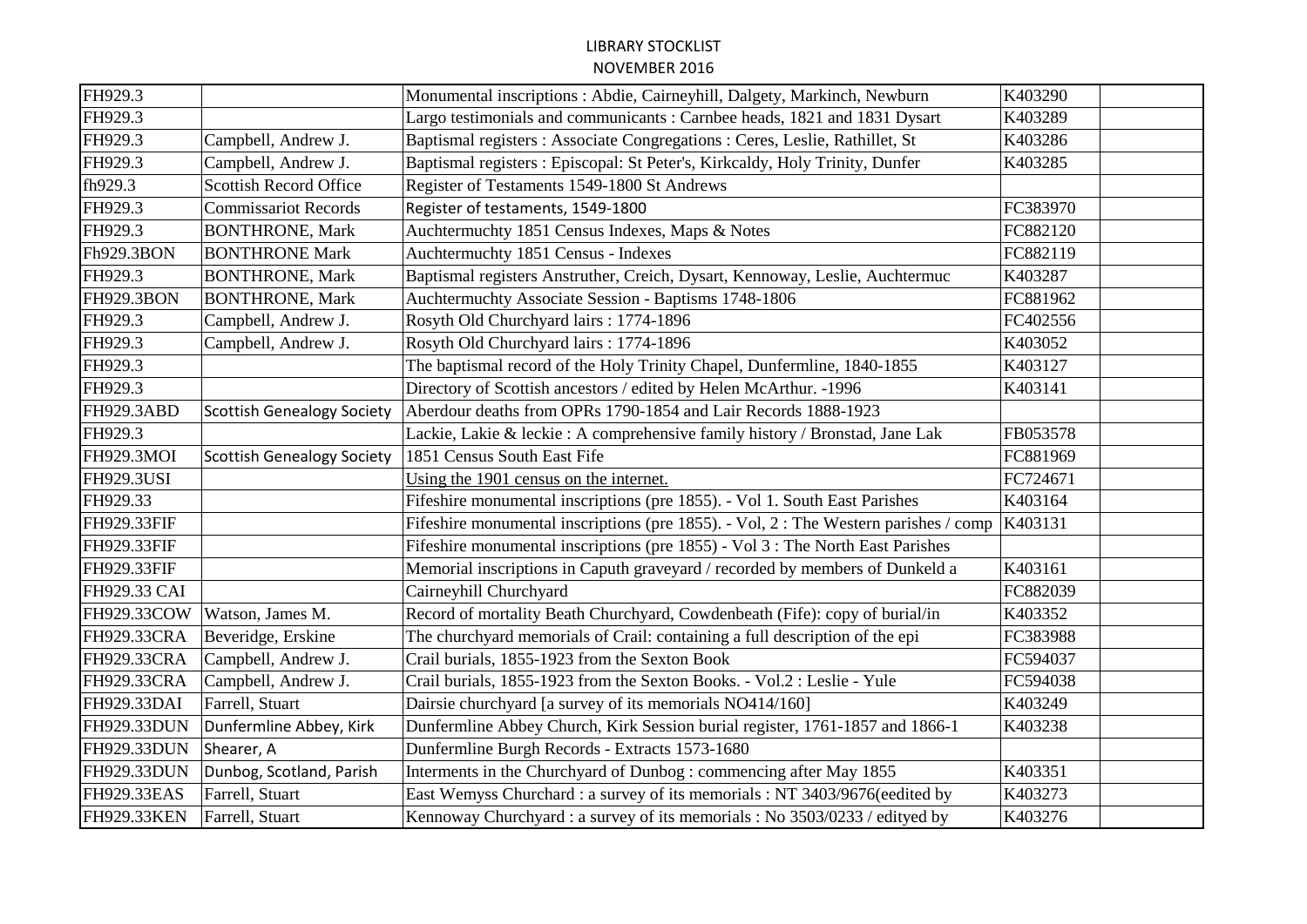| FH929.33KIN        |                                | Kinglassie, Scotland, Parish Register of burials in Kinglassie Church Yard                       | FC383990 |
|--------------------|--------------------------------|--------------------------------------------------------------------------------------------------|----------|
| <b>FH929.33LAR</b> |                                | Register of burials Parish of Largo: 17 Nov. 1796 to 19 Jan. 1837. - CH2/960/11                  | K403302  |
| <b>FH929.33LES</b> | Leslie (Scotland), Parish      | Leslie churchyard : [transcribed records]                                                        | K403390  |
| FH929.33MAR        | Warout Primary School,         | A survey of the Old Churchyard of Markinch                                                       | K403375  |
| FH929.33MIL        | Farrell, Stuart                | Milton of Balgone churchyard : a survey of its memorials N03228/0071                             | K403271  |
| FH929.34           | <b>Scottish Records Office</b> | Index to register of deeds preserved in Her Majesty's General Register House. - Vol.3F K403280   |          |
| FH929.34           | Scottish Records Office        | Index to register of deeds preserved in Her Majesty's General Register House. - Vol.3F K403278   |          |
| FH929.34           | <b>Scottish Records Office</b> | Index to Secretary's register of sasines for sheriffdoms of Fife and Kinross. - 1603-16(K403378) |          |
| FH929.34           | <b>Scottish Records Office</b> | Index to register of deeds. - 1670 : Vol.10                                                      | K403312  |
| FH929.34           | <b>Scottish Records Office</b> | Index to register of deeds. -1671 Vol.11                                                         | K403322  |
| FH929.34           | <b>Scottish Records Office</b> | Index to register of deeds, - 1667 : Vol.7                                                       | K403321  |
| FH929.34           | Scottish Records Office        | Index to register of deeds. - 1668 : Vol.8                                                       | K403320  |
| FH929.34           | <b>Scottish Records Office</b> | Index to register of deeds. - 1669 : Vol.9                                                       | K403325  |
| FH929.34           | <b>Scottish Records Office</b> | Index to register of deeds. -1661 Vol.1                                                          | K403324  |
| FH929.34           | <b>Scottish Records Office</b> | Index to register of deeds. - 1666 : Vol.6                                                       | K403323  |
| FH929.34           | <b>Scottish Records Office</b> | Index to register of deeds. - 1677 : Vol.17                                                      | K403319  |
| FH929.34           | Scottish Records Office        | Index to register of deeds. - 1678 : Vol.18                                                      | K403318  |
| FH929.34           | <b>Scottish Records Office</b> | Index to register of deeds. - 1679 : Vol.19                                                      | K403315  |
| FH929.34           | <b>Scottish Records Office</b> | Index to register of deeds. - 1675 : Vol.15                                                      | K403317  |
| FH929.34           | Scottish Records Office        | Index to register of deeds. - 1676 : Vol.16                                                      | K403313  |
| FH929.34           | <b>Scottish Records Office</b> | Index to register of deeds. - 1662 : Vol.2                                                       | K403360  |
| FH929.34           | <b>Scottish Records Office</b> | Index to register of deeds. - 1665 : Vol.5                                                       | K403361  |
| FH929.34           | <b>Scottish Records Office</b> | Index to register of deeds. - 1672 : Vol.7                                                       | K403362  |
| FH929.34           | <b>Scottish Records Office</b> | Index to register of deeds. - 1673 : Vol.8                                                       | K403359  |
| FH929.34           | <b>Scottish Records Office</b> | Index to register of deeds. - 1690 : Vol.30                                                      |          |
| FH929.34           | <b>Scottish Records Office</b> | Index to register of deeds. - 1681 : Vol 21                                                      |          |
| FH929.34           | <b>Scottish Records Office</b> | Index to register of deeds. - 1683 : Vol.23                                                      |          |
| FH929.34           | <b>Scottish Records Office</b> | Index to register of deeds. - 1682 : Vol.22                                                      | K403358  |
| FH929.34           | <b>Scottish Records Office</b> | Index to register of deeds. - 1685 : Vol.25                                                      | K403357  |
| FH929.34           | <b>Scottish Records Office</b> | Index to register of deeds. - 1684 : Vol.24                                                      | K403354  |
| FH929.34           | <b>Scottish Records Office</b> | Index to register of deeds. - 1686 : Vol.26                                                      | K403363  |
| FH929.34           | <b>Scottish Records Office</b> | Index to register of deeds. - 1687 : Vol.27                                                      |          |
| FH929.34           | Scottish Records Office        | Index to register of deeds. - 1688 : Vol.28                                                      |          |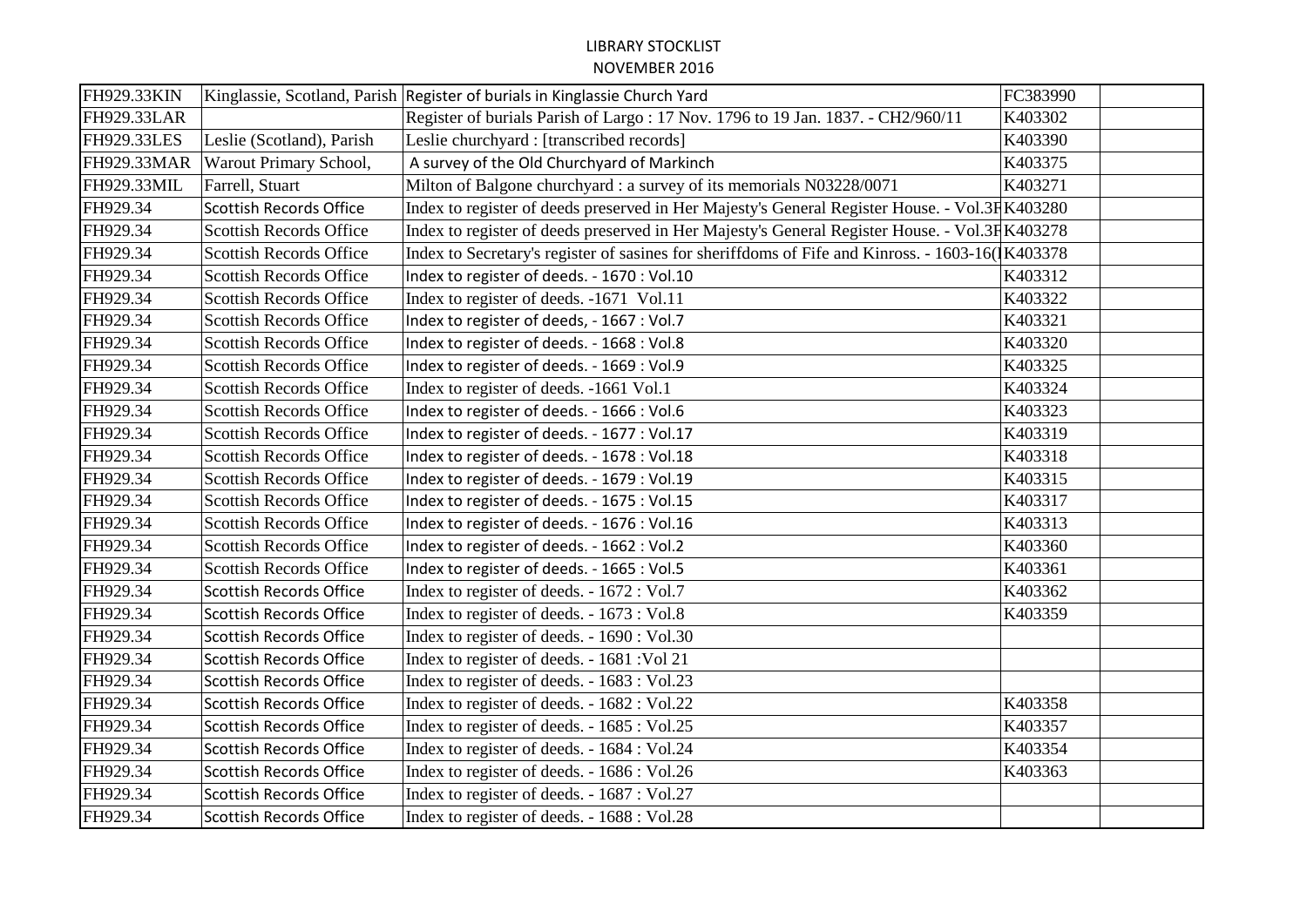| FH929.34          | <b>Scottish Records Office</b> | Index to register of deeds. - 1693 : Vol.33                                          |          |                 |
|-------------------|--------------------------------|--------------------------------------------------------------------------------------|----------|-----------------|
| FH929.34          | <b>Scottish Records Office</b> | Index to register of deeds. - 1694 : Vol.34                                          |          |                 |
| FH929.34          | <b>Scottish Records Office</b> | Index to register of deeds. - 1689 : Vol.29                                          |          |                 |
| FH929.34          | <b>Scottish Records Office</b> | Index to register of deeds. -169 1: Vol 31                                           |          |                 |
| FH929.34          | <b>Scottish Records Office</b> | Index to register of deeds. - 1692 : Vol.32                                          |          |                 |
| FH929.34          | Dobson, David                  | Scottish-American court records, 1733-1783 : based in the Court of Session           | K403379  |                 |
| FH929.34          | <b>Scottish Records Office</b> | Index to particular register of sasines for sheriffdoms of Fife and Kinross, - Vol.1 | K403376  |                 |
| FH929.34          | <b>Scottish Records Office</b> | Index to particular register of sasines for sheriffdoms of Fife and Kinross. - Vol.1 | K403377  |                 |
| FH929.341         | James, Alwyn, 1938-            | MacRoots: how to trace your Scottish ancestors / Alwyn James                         | K403134  |                 |
| FH929.341         |                                | The parishes, registers & registrars of Scotland                                     | K460933  |                 |
| FH929.3411        | McCall, Hardy Bertram          | Some old families : a contribution to the genealogical history of Scotland,          | K403110  |                 |
| FH929.3411        |                                | Sources for Scottish genealogy in the library of the Society of Genealogists         | K403093  |                 |
| FH929.341BIG      | Rosemary Bigwood               | <b>Scottish Family History</b>                                                       | K375919  |                 |
| FH929.341BIG      | Rosemary Bigwood               | Index to the OPRs of Scotland                                                        | K375924  |                 |
| FH929.3411        | Baptie, Diane                  | Records of baptisms, marriages and deaths in the Scottish secession churches         | K403108  |                 |
| FH929.3AUC        | Bonthrone, Mark A.             | Auchtermuchty parish records, 1649-1667 : the baptism marriage and death reg         | K403374  |                 |
| FH929.3DUN        | Dunfermline, Scot. (Parish;    | Parish registers of Dunfermline, 1561-1700                                           | FC383989 |                 |
| <b>FH929.3KIR</b> |                                | Stent book : middle west quarter of the Burgh of Kirkcaldy / surveyed by or          | K403436  | <b>BOOKCASE</b> |
| <b>FH929.3KIR</b> |                                | Stent book : middle west quarter of the Burgh of Kirkcaldy / surveyed by or          | K403437  | <b>BOOKCASE</b> |
| FH929.4           |                                | The old Scots surnames : secrets and origins of your name                            | K403089  |                 |
| FH929.4           | Hughes, James Pennethor        | Is thy name Wart? The origin of some curious and other surnames                      | K403118  |                 |
| FH929.5           | Johnson, Gordon                | Census records for Scottish families : (A survey of census and related records)      | K403294  |                 |
| FH929.5           | Willing, June A.               | Burial grounds in Glasgow : a brief guide for genealogists / June A. Willing         | K403101  |                 |
| FH929.5BOA        | Farrell, Stuart                | Boarhills churchyard : a survey of its memorials : No 5619/1368 [typescript]         | K403221  |                 |
| <b>FH929.5CAM</b> | Farrell, Stuart                | Cameron churchyard : a survey of its memorials : No 4845/1163 [typescript an         | K403231  |                 |
| <b>FH929.5CAR</b> | Farrell, Stuart.               | Carnbee churchyard :: a survey of its memorials : NO 531/065: [typescript a          | K403240  |                 |
| <b>FH929.5CAR</b> | Farrell, Stuart.               | Carnbee churchyard :: a survey of its memorials : NO 531/065: [typescript a          | K403243  |                 |
| <b>FH929.5CRE</b> | Farrell, Stuart                | Creich churchyard [typescript and photocopies]                                       | K403227  |                 |
| FH929.5DUN        | Farrell, Stuart.               | Dunino churchyard :: a survey of its memorials : NO 5410/1094: [typescript]          | K403228  |                 |
| FH929.5FAL        | Farrell, Stuart.               | Falkland West Port graveyard :: a survey of its memorials : NO 250/073: [ty          | K403234  |                 |
| <b>FH929.5FLI</b> | Farrell, Stuart                | Flisk churchyard : a survey of its memorials : NO 313/224 [typescript and ph         | K403237  |                 |
| <b>FH929.5KIN</b> | Farrell, Stuart                | Kingskettle churchyard : a survey of its memorials : with an appendix of dea         | K403229  |                 |
| FH929.5LOG        | Farrell, Stuart                | Logie churchyard : a survey of its memorials : NO 404/204 [typescript and ph         | K403244  |                 |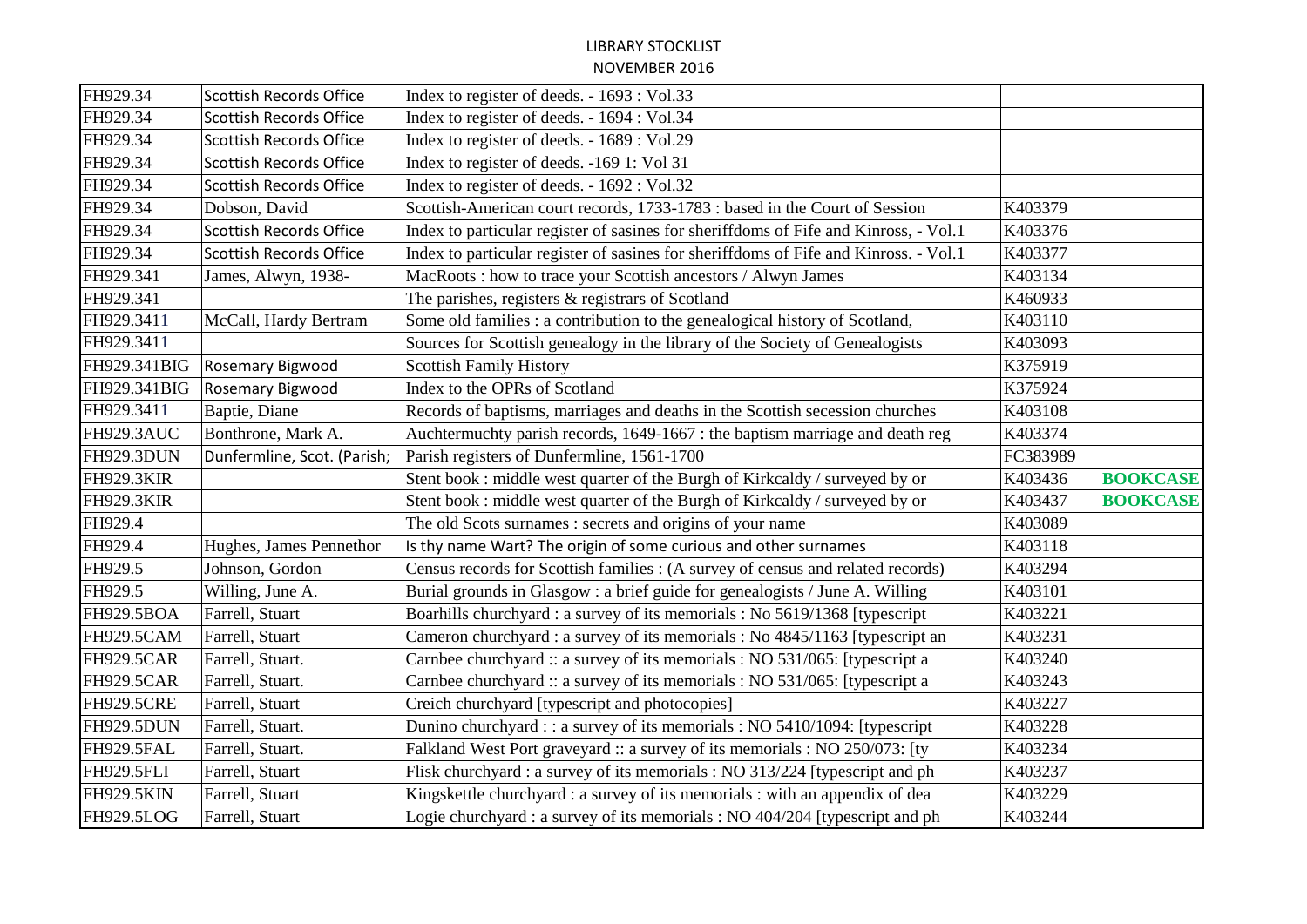| FH929.5MOO  | Farrell, Stuart             | Moonzie churchyard : a survey of its memorials : N03386/1760 [typescript and  | K403255   |
|-------------|-----------------------------|-------------------------------------------------------------------------------|-----------|
| FH929.5NEW  | Farrell, Stuart             | Newborn churchyard : a survey of its memorials with appendix's of other reco  | K403246   |
| FH929.6     | Woodcock, Thomas            | The Oxford guide to heraldry / Thomas Woodcock, John Martin Robinson          | K460926   |
| FH929.6     | Chorzempa, Rosemary         | A.Design your own coat of arms : an introduction to heraldry                  | K460929   |
| FH941       | Benvie, James R.            | A Benvie chronicle : a Scottish, local and family history from Pictish past   | K403125   |
| FH941       |                             | The royal burgh of Newburgh Fife : a historic trail / researched and written  | FC592681  |
| FH941.FAL   | Falla, Jonathen             | Hall in the Heart - Fife Parish Hall 1914-2014 - Dunbog                       | FCT31417  |
| FH941WES    | West, Gary                  | Voicing Scotland                                                              | FB058442  |
| Fh941BAR    | Barrow, G. W. S             | Kingship and Unity Scotland 1000-1306                                         | K403084   |
| FH941ORA    | <b>Oral History Society</b> | Oral History                                                                  | FC724625  |
| FH941.27    | Lenman, Bruce, 1938-        | Dundee and its textile industry, 1850-1914                                    | K403677   |
| FH941.29MIN |                             | <b>Dunfermline Poor House Minutes</b>                                         | GC932089  |
| FH941.295   |                             | Kirkcaldy walkabouts. - Pathhead                                              | K403054   |
| 941.33MCC   | McCraw, William             | More about Monimail                                                           | K403455   |
| FH941.33FIF |                             | Royal Burgh of Cupar                                                          | FCT728589 |
| FH941.33HOL | Holman, Bob                 | <b>Behind the Diamond Panes</b>                                               | FCT31416  |
| FH941.33    | Forrest, Catherine          | Living in St Andrews: a history of the Carstairs family from the 15th to th   | K403225   |
| FH941.33    |                             | Thornton: village history and walks around                                    | K403053   |
| FH941.33    | Rankin, Frank               | Auld Buckhyne : a short history of Buckhaven / Frank Rankin                   | K403090   |
| FH941.33    | Kirkcaldy Civic Society     | Links Street, Linktown/ / Kirkcaldy Civic Society                             | K403181   |
| FH941.33    | Ferguson, Keith             | A new town's heritage : Glenrothes 1948-1995 / Keith Ferguson                 | K403693   |
| FH941d.33   | Reid, Emma                  | Old Glenrothes - Old buildings, farms and villages became Glenrothes          |           |
| FH941.33    | Jardine, Ivy.               | Sea toun of Largo; a collection of Victorian photographs and Largo today /    | K403179   |
| FH941.33    | Bennett, G. P.              | Social conditions around the Lomonds 1775-1875 / G.P. Bennett                 | K403204   |
| FH941.33    | McInnes, Dennis             | The changing face of Kettle / Dennis McInnes & Douglas Richardson             | K403163   |
| FH941.33    | Gourlay, George, 1832-18    | !Fisher life : or, The memorials of Cellardyke and the Fife coast / by George | K403050   |
| FH941.33    | Sommerville, lain.          | Burntisland port of grace ; ; the story of the Royal Burgh of Burntisland to  | K403057   |
| FH941.33    |                             | Kirkcaldy walkabouts. - High Street, Port Brae to Bethelfiel                  | K403172   |
| FH941.33    |                             | Macduff to Wemyss: walk between two castles                                   | K403177   |
| FH941.33    | Stewart, Alexander          | Reminiscences of Dunfermline and neighbourhood : illustrative of Dunfermline  | K403339   |
| FH941.33    | Kennoway Primary School     | Kennoway den and town / Kennoway primary School                               | K403160   |
| FH941.33    | STRATHMIGLO PRIMARY         | Strathmiglo: village history and walkabouts                                   | K403213   |
| FH941.33    | CERES SCOTTISH WOMan        | Village history of the parish of Ceres, Fife                                  | K403171   |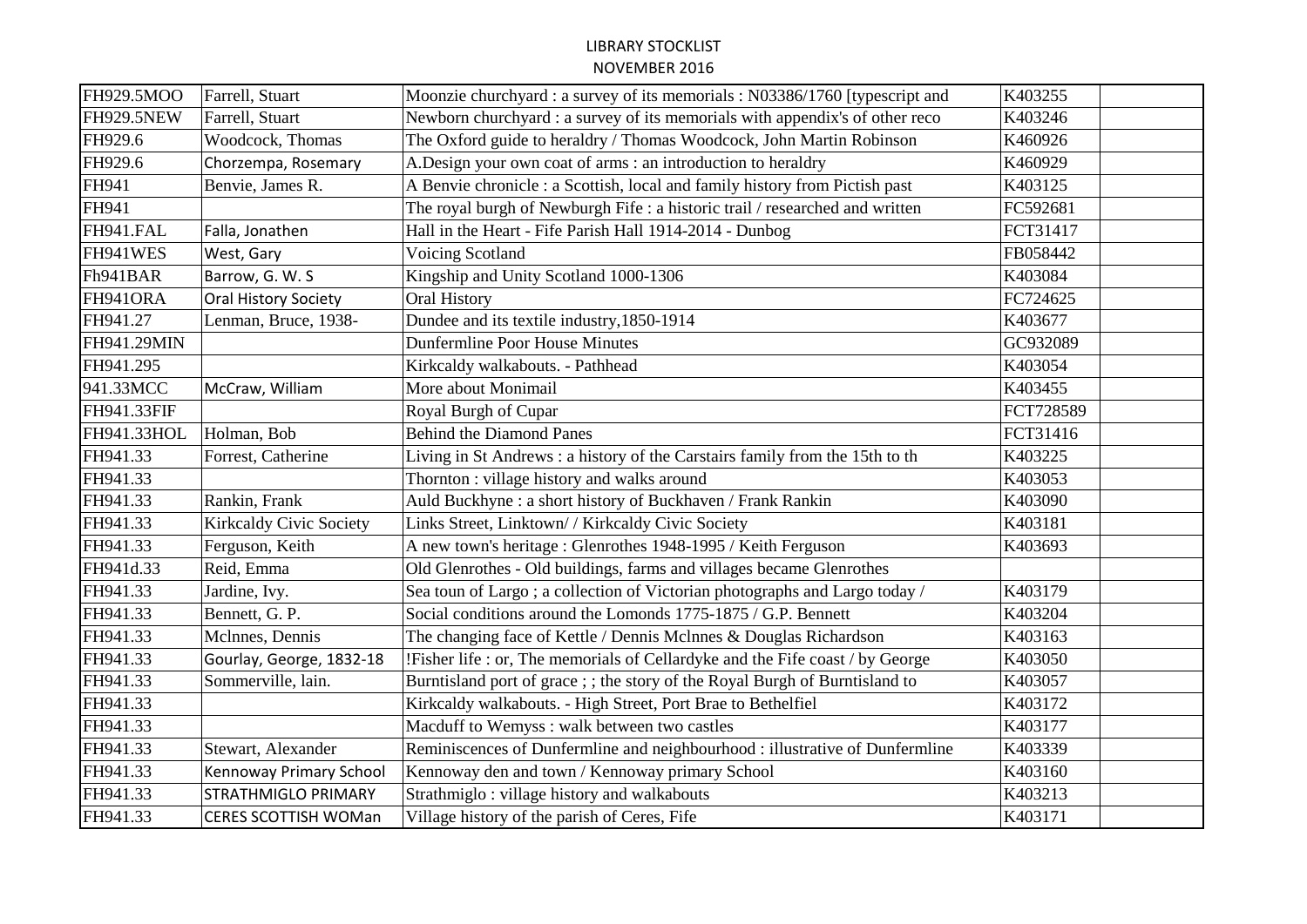| FH941.33 | <b>Falkland Society</b>    |                                                                                                 |          |                 |
|----------|----------------------------|-------------------------------------------------------------------------------------------------|----------|-----------------|
| FH941.33 | <b>Falkland Society</b>    | <b>Stones of Falkland</b>                                                                       | K403187  |                 |
| FH941.33 | Dunfermline (ScotlandDist) | Everyday life in Dunfermline in the late 18th century / Dunfermline District                    | K403168  |                 |
| FH941.33 | Millar, A. H.              | (Alexander Ha:Fife: pictorial and historical; its people, burghs, castles, and mansions K403208 |          |                 |
| FH941.33 | Millar, A. H.              | (Alexander HaFife: pictorial and historical; its people, burghs, castles, and mansions. K403211 |          |                 |
| FH941.33 | YOUNG, Andrew              | History of Burntisland: Scottish burgh life more particularly in the time of                    | K403333  |                 |
| FH941.33 | LANG, Theo                 | Kingdom of Fife and Kinross-shire : the stories and pictures of all the plac                    | K316861  |                 |
| FH941.33 |                            | Kirkcaldy Directory, 1882-83 : containing the names of all householders in t                    | FC383993 |                 |
| FH941.33 | Martin, Paula              | Cupar: a short history and guide                                                                | K403159  |                 |
| FH941.33 | Martin, Paula              | Cupar: a short history and guide                                                                | K403162  |                 |
| FH941.33 | Ross, William              | Aberdour and Inchcolme : being historical notices of the parish and monaster                    | K403055  |                 |
| FH941.33 |                            | Golfing Skeletons in Family History and Golfiana [[Pamphlet]]                                   | K403307  |                 |
| FH941.33 | FINDLAY, Patricia          | The history of the Cupar jails / [[Pamphlet]]                                                   | K403156  |                 |
| FH941.33 |                            | Falkland - points of view [[Pamphlet]]                                                          | K403184  |                 |
| FH941.33 |                            | Living history in Dairsie : a record of the more recent history of Dairsie                      | K403695  |                 |
| FH941.33 | Neish, J. S.               | History of Newport and the parish of Forgan : and rambles round the district                    | K403170  |                 |
| FH941.33 |                            | Annals of Pittenweem: being notes and extracts from the Ancient records of                      | K403205  |                 |
| FH941.33 | Lumsden, David             | Reminiscences of Kilrenny and other papers / by David Lumsden                                   | K403340  | <b>BOOKCASE</b> |
| FH941.33 | McCraw, William            | Monimail, a short history                                                                       | K403167  |                 |
| FH941.33 |                            | Westwood's parochial directory for the counties of Fife and Kinross : contai                    | FC383991 |                 |
| FH94133  |                            | Dunfermline Directory: 1832                                                                     | K403247  |                 |
| FH941.33 |                            | Dunfermline Directory: 1832 1835                                                                | K403463  |                 |
| FH941.33 | Allan, James               | The Isle of May                                                                                 |          |                 |
| FH941.33 |                            | [Balmullo] [Typscript notes on the history of Balmullo]                                         | K403128  |                 |
| FH941.33 |                            | Ladybank : the rail story                                                                       | K403137  |                 |
| FH941.33 |                            | The Kirkcaldy directory 1885-86 : containing the names of all householders                      | FC383995 |                 |
| FH941.33 |                            | The Kirkcaldy directory: containing the name of all householders in the ext                     | FC383996 |                 |
| FH941.33 |                            | Westwood's parochial directory for the counties of Fife and Kinross : contai                    | FC383992 |                 |
| FH941.33 |                            | Thomson's Kirkcaldy directories for 1834 and 1835                                               | K403301  |                 |
| FH941.33 | Affleck, David             | Politics, potatoes and Pittenweem families : Pittenweem life reviewed, 1800-                    | K403297  |                 |
| FH941.33 |                            | Leven [extract from a variety of sources]                                                       | K403300  |                 |
| FH941.33 |                            | Slater's commercial directory of Scotland. - 1852 : Fife section                                | K403299  |                 |
| FH941.33 |                            | Slater's commercial directory of Scotland. - 1867 : Fife Section                                | K403298  |                 |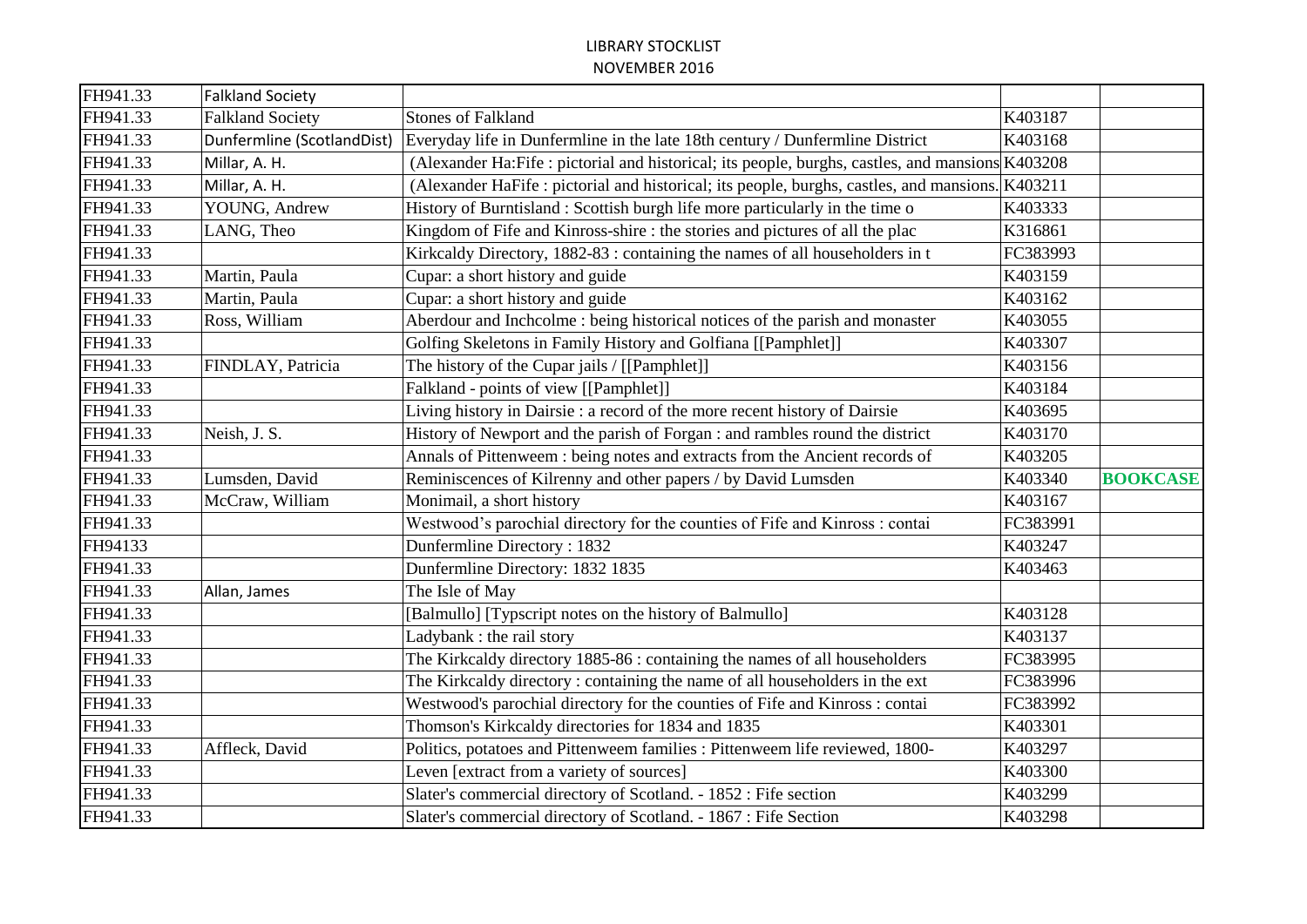| FH941.33  |                         | Pigot's commercial directory of Scotland. - 1825 : Fife section                      | K403309  |                 |
|-----------|-------------------------|--------------------------------------------------------------------------------------|----------|-----------------|
| FH941.33  |                         | Pigot's commercial directory of Scotland. - 1837 : Fife section                      | K403310  |                 |
| FH941.33  |                         | The Burgh of Tayport: an introduction                                                | K403449  |                 |
| FH941.33  | Paterson, A. B.         | The tale o' the toon: St Andrews through the eyes of A.B. Paterson, newspap. - Vol.3 | K403438  |                 |
| FH941.34  | Erskine, Catharine      | Cleish                                                                               | K403447  |                 |
| FH942.021 | Wood, Michael, 1948-    | Domesday: a search for the roots of England                                          | K403102  |                 |
| FH971     | Briggs, Elizabeth       | Biographical resources at the Hudson's Bay Company Archives / by Elizabeth B         | K403119  |                 |
| FH971     | Briggs, Elizabeth.      | Biographical resources at the Hudson's Bay Company archives /, Elizabeth Bri         | K403135  |                 |
| FH972.9   | Dobson, David           | Scots in Australasia 1788-1900 Part one                                              |          |                 |
| FH972.9   | Dobson, David           | Scots in Australasia - 1788-1900 Part two                                            |          |                 |
| FH972.9   | Dobson, David           | Scots in Australasia 1788-1900 Part three                                            |          |                 |
| FH972.9   | Dobson, David           | Scots in the West Indies / by David Dobson. - Part 1                                 | K376640  |                 |
| FH972.9   | Dobson, David           | Scots in the West Indies / by David Dobson. - Part 1                                 | K376711  |                 |
| FH972.9   | Dobson, David           | Scots in the West Indies / by David Dobson. - Part 1                                 | K403308  |                 |
| FH972.9   | Dobson, David           | The People of Kirriemuir 1700-1799                                                   |          |                 |
| FH973     |                         | Great Britain, Scottish Recor List of American documents                             | K403235  |                 |
| FH993     | Oliver, W. H.           | A people's history : illustrated biographies from the Dictionary of New Zeal         | K403120  |                 |
| FH993     | Caughey, Angela         | 1930-Pioneer families: the settlers of nineteenth-century New Zealand; Angela Ca     | K403094  |                 |
| FH993     |                         | Scottish settlers to New Zealand : from "Cyclopedia of New Zealand 1906"             | FC383994 |                 |
| FH994     | Clyde Company           | Clyde Company papers / edited by P. L. Brown. - Vol.1 : Prologue 1821-35             | K403348  | <b>BOOKCASE</b> |
| FH994     | Clyde Company           | Clyde Company papers / edited by P. L. Brown. Vol.2, 1836-40                         | K403350  | <b>BOOKCASE</b> |
| FH994     | Clyde Company           | Clyde Company papers / edited by P. L. Brown. Vol.3, 1841-45                         | K403349  | <b>BOOKCASE</b> |
| FH994     | Clyde Company           | Clyde Company papers / edited by P. L. Brown. Vol.4, 1846-50                         | K403382  | <b>BOOKCASE</b> |
| FH994     | Clyde Company           | Clyde Company papers / edited by P. L. Brown. Vol.5, 1851-53                         | K403381  | <b>BOOKCASE</b> |
| FH994     | Clyde Company           | Clyde Company papers / edited by P. L. Brown. Vol.6, 1854-58                         | K403380  | <b>BOOKCASE</b> |
| FH994     | Clyde Company           | Clyde Company papers / edited by P.L. Brown. Vol.7, Epilogue, 1859-73                | K403332  |                 |
| FH994     | Woiwod, Mick            | Kangaroo Ground: the highland taken / Mick Woiwod                                    | K403117  |                 |
| FH994     | Henderson, Alistair     | Scottish family history resources in Queensland : Part 1: QSQ Resource Centr         | K403124  |                 |
| FH994     |                         | Guide to the collections: Mortlock Library of South Australiana / edited by          | K403130  |                 |
| FH994     | Drew, G. J.             | Discovering historic Kapunda, South Australia : Australia's first mining tow         | K403138  |                 |
| FH994     | Henderson, Neville, Sir | Crises and change: Scotland and Scottish migrants and those associated with          | K403122  |                 |
| FH994     | Lea-Scarlett, Errol     | Gupdaroo / Errol Lea-Scarlett                                                        | K403092  |                 |
| FH994     |                         | Letters from an exile at Botany-Bay to his aunt in Dumfries / (by Thomas Wat         | K403091  |                 |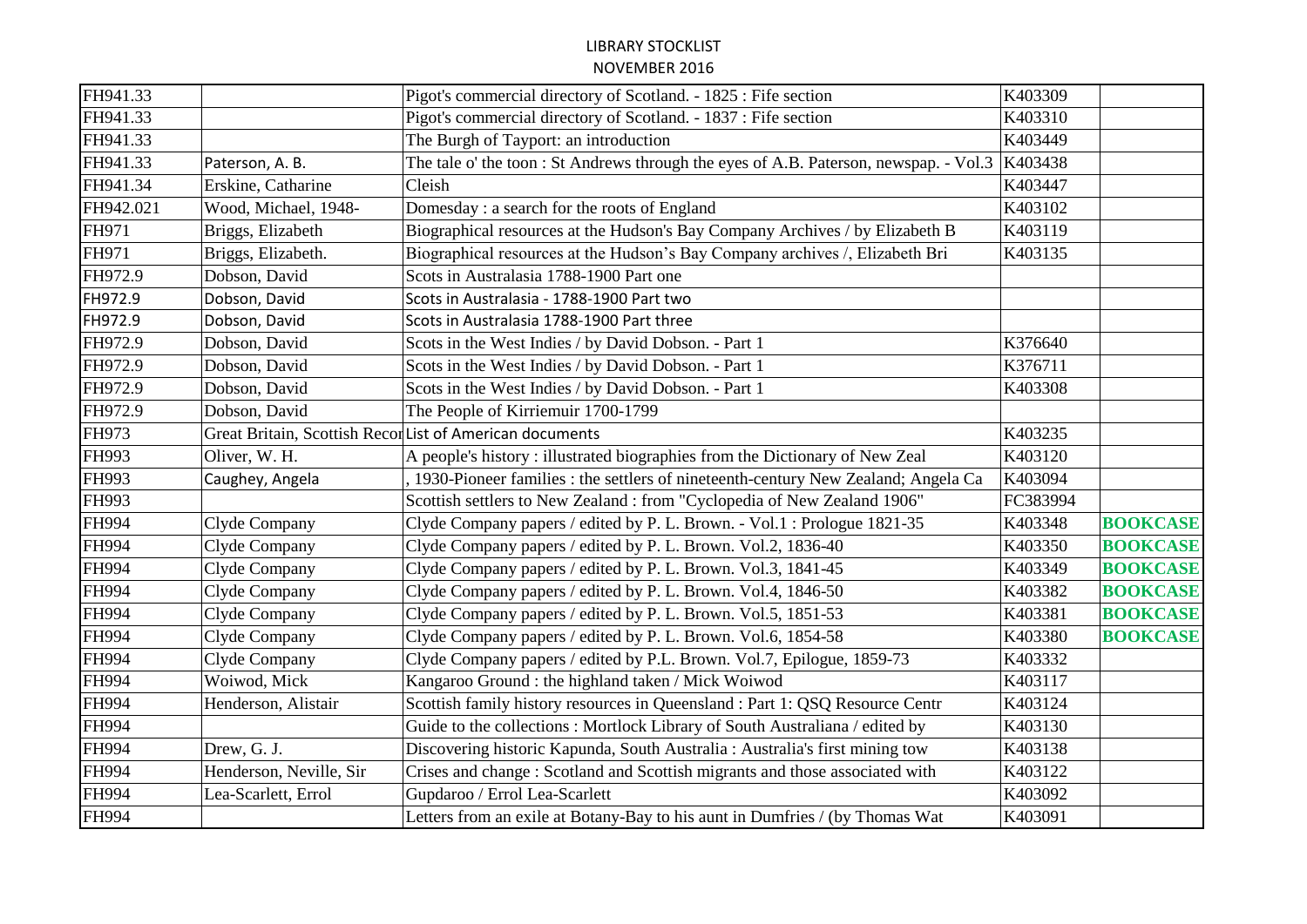| FH994            | McCarthy, Paul                 | Kapunda at the turn of the century, 1895-1905 : through the pages of the Kap          | K403133  |  |
|------------------|--------------------------------|---------------------------------------------------------------------------------------|----------|--|
| FH994.02         | Flynn, Michael                 | The second fleet: Britain's grim convict armada of 1790                               | K403202  |  |
|                  | Elgar, Rebecca                 | And they're off! / written by Rachel Dawson ; illustrated by Caroline Mockfo          | FB084036 |  |
| FH955            | Dobson, David                  | The mariners of Kirkcaldy and west Fife, 1600 -1700 / (David Dobson)                  | K403687  |  |
| \FH955.1         | Dobson, David                  | Dundee Shipping 1760-1769                                                             |          |  |
| FH955.2          | Dobson, David                  | Dundee Shipping 1770-1784                                                             |          |  |
| FH955.3          | Dobson, David                  | The Shipping of Anstruther & The East Neuk of Fife                                    |          |  |
| FH955.4          | Dobson, David                  | The Shipping of Perth 1717-1767                                                       |          |  |
| L920MAR          | Sinclair, Wendy J.             | Saint Margaret Queen of Scotland : her family history and links with Europe           | FC886463 |  |
| LR929.2          |                                | The Scottish genealogist: the quarterly journal of the Scottish Genealogy S. - Vol.12 | K403146  |  |
|                  |                                |                                                                                       |          |  |
|                  |                                | <b>BOOKS DONATED AND NEW - TO BE ADDED TO LIBRARY ON TOP RIGHT SHELF</b>              |          |  |
|                  |                                |                                                                                       |          |  |
| <b>Classmark</b> | Author                         | <b>Title</b>                                                                          |          |  |
|                  |                                |                                                                                       |          |  |
| FHD1             | Raymond Lamont-Brown           | Fife in History & Legend                                                              |          |  |
| FHS <sub>2</sub> | John Geddie                    | The Fringes of Fife                                                                   |          |  |
| FHD3             | <b>Hamish Brown</b>            | The Fife Coast                                                                        |          |  |
| FHD4             | Donald Oman                    | The Fife Book                                                                         |          |  |
| FHD5             | Lang Syne Publishers           | The Kingdom of Fife in Days Gone By                                                   |          |  |
| FHD <sub>6</sub> | Frank Rankin                   | Old Buckhyne A History of Buckhavens                                                  |          |  |
| FHD7             | <b>Carol McNeill</b>           | Buckhaven & Methil in Old Postcards                                                   |          |  |
| FHD <sub>8</sub> | <b>Eric Eunson</b>             | The Lost Village of Buckhaven                                                         |          |  |
| FHD9             | Kirkcaldy District Library     | Buckhaven & Methil in Photographs                                                     |          |  |
| FHD10            | Eric Eunson                    | Old Kirkcaldy, Central, North & West                                                  |          |  |
| FHD11            | <b>Eric Eunson</b>             | <b>Bygone Kirkcaldy</b>                                                               |          |  |
| FDH12            | Kirkcaldy Civic Trust          | Kirkcaldy - Origin of Street Names                                                    |          |  |
| FHD13            | Kate Ewings                    | Kirkcaldy                                                                             |          |  |
| FHD14            | <b>Kirkcaldy Civic Society</b> | Images of Scotland, Kirkcaldy Remembered                                              |          |  |
| FHD15            | <b>Bruce Durie</b>             | Kirkcaldy & East Fife                                                                 |          |  |
| FHD16            |                                | Kirkcaldy District Council/Jan Kirkcaldy in Photographs                               |          |  |
| FHD17            | Marg Thomson                   | Old Weymss                                                                            |          |  |
| FHD18            |                                | Christian Witness in the Parish of Weymss 850AD to 1994                               |          |  |